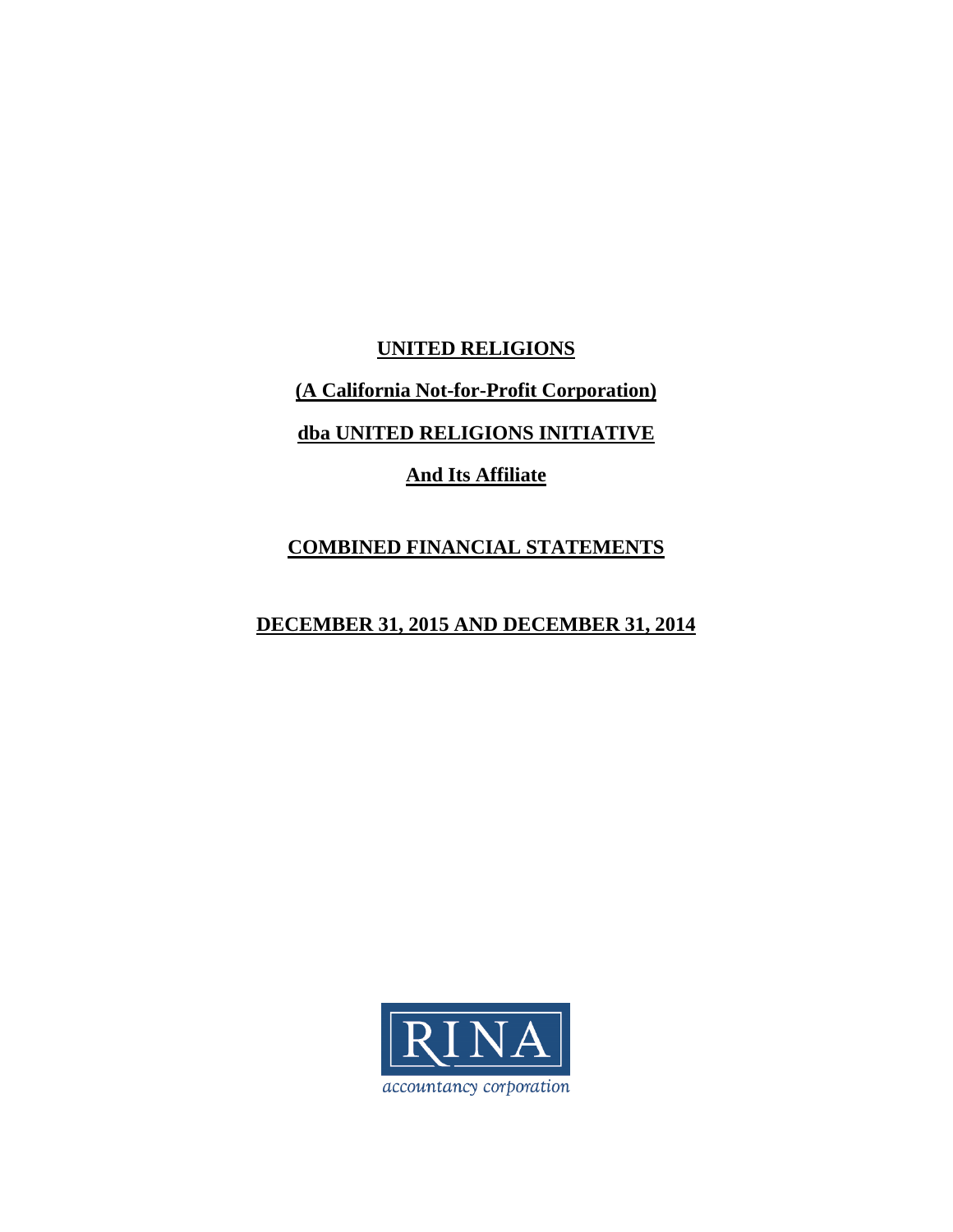### **TABLE OF CONTENTS DECEMBER 31, 2015 AND DECEMBER 31, 2014**

| Independent auditors' report               | $2 - 3$        |
|--------------------------------------------|----------------|
| Combined statements of financial position  | $\overline{4}$ |
| Combined statements of activities          | $5 - 6$        |
| Combined statements of functional expenses | $7 - 8$        |
| Combined statements of cash flows          | 9              |
| Notes to Combined financial statements     | $10 - 22$      |
| Supplementary information:                 |                |
| Combining statement of financial position  | 24             |
| Combining statement of activities          | 25             |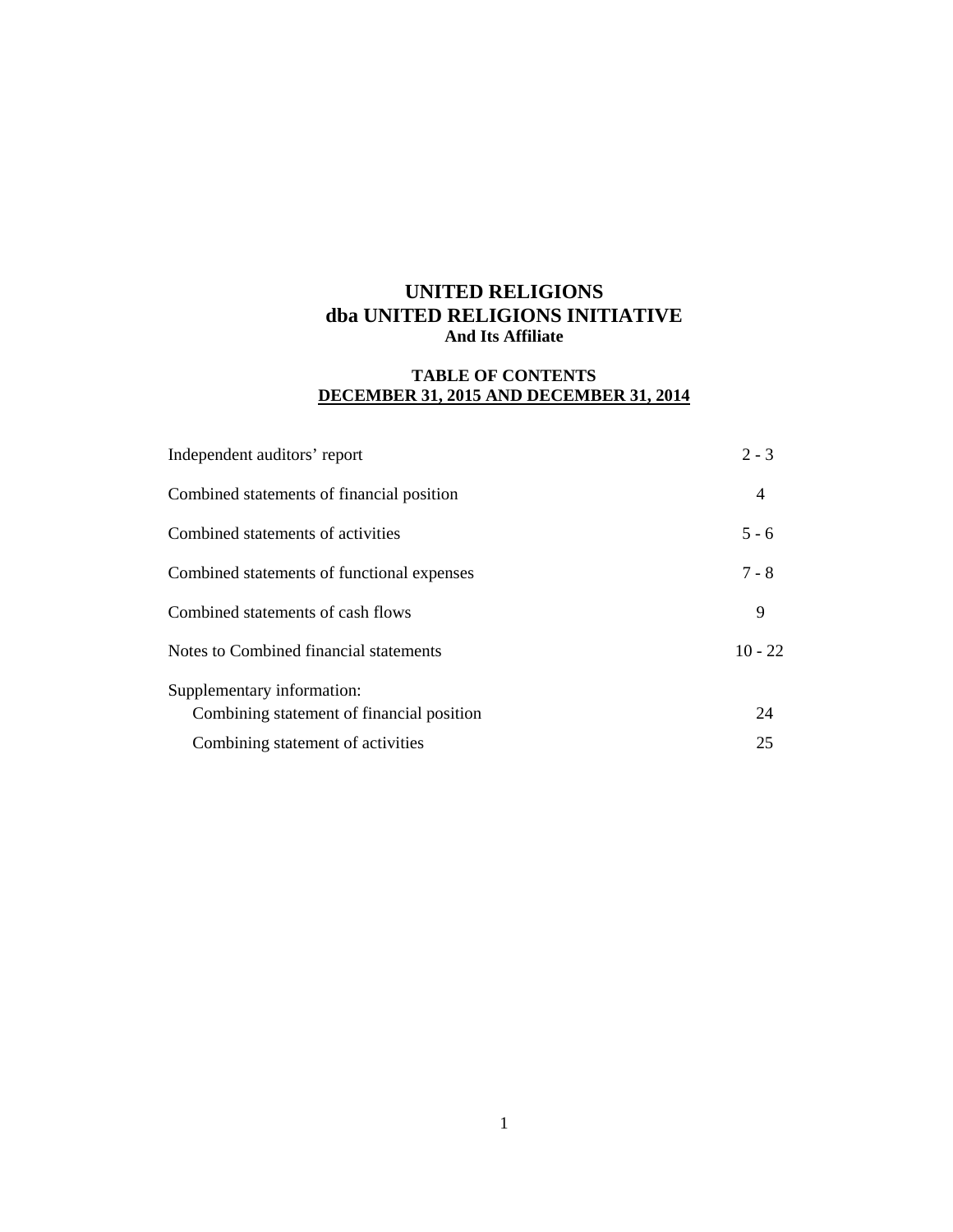

### **Independent Auditors' Report**

Global Council of United Religions (dba United Religions Initiative)

We have audited the accompanying combined financial statements of United Religions (dba United Religions Initiative) (a California not-for-profit organization) and Affiliate, which comprise the combined statements of financial position as of December 31, 2015 and December 31, 2014, and the related combined statements of activities, functional expenses and cash flows for the years then ended, and the related notes to the combined financial statements.

#### **Management's Responsibility for the Financial Statements**

United Religions' management is responsible for the preparation and fair presentation of these combined financial statements in accordance with accounting principles generally accepted in the United States of America; this includes the design, implementation, and maintenance of internal control relevant to the preparation and fair presentation of combined financial statements that are free from material misstatement, whether due to fraud or error.

### **Auditors' Responsibility**

Our responsibility is to express an opinion on these combined financial statements based on our audits. We conducted our audit in accordance with auditing standards generally accepted in the United States of America. Those standards require that we plan and perform the audit to obtain reasonable assurance about whether the combined financial statements are free from material misstatement.

An audit involves performing procedures to obtain audit evidence about the amounts and disclosures in the combined financial statements. The procedures selected depend on the auditor's judgment, including the assessment of the risks of material misstatement of the combined financial statements, whether due to fraud or error. In making those risk assessments, the auditor considers internal control relevant to the entity's preparation and fair presentation of the combined financial statements in order to design audit procedures that are appropriate in the circumstances, but not for the purpose of expressing an opinion on the effectiveness of the entity's internal control. Accordingly, we express no such opinion. An audit also includes evaluating the appropriateness of accounting policies used and the reasonableness of significant accounting estimates made by management, as well as evaluating the overall presentation of the combined financial statements.

We believe that the audit evidence we have obtained is sufficient and appropriate to provide a basis for our audit opinion.

### **Opinion**

In our opinion, the combined financial statements referred to above present fairly, in all material respects, the financial position of United Religions as of December 31, 2015 and December 31,2014 , and the changes in its net assets and its cash flows for the years then ended in accordance with accounting principles generally accepted in the United States of America.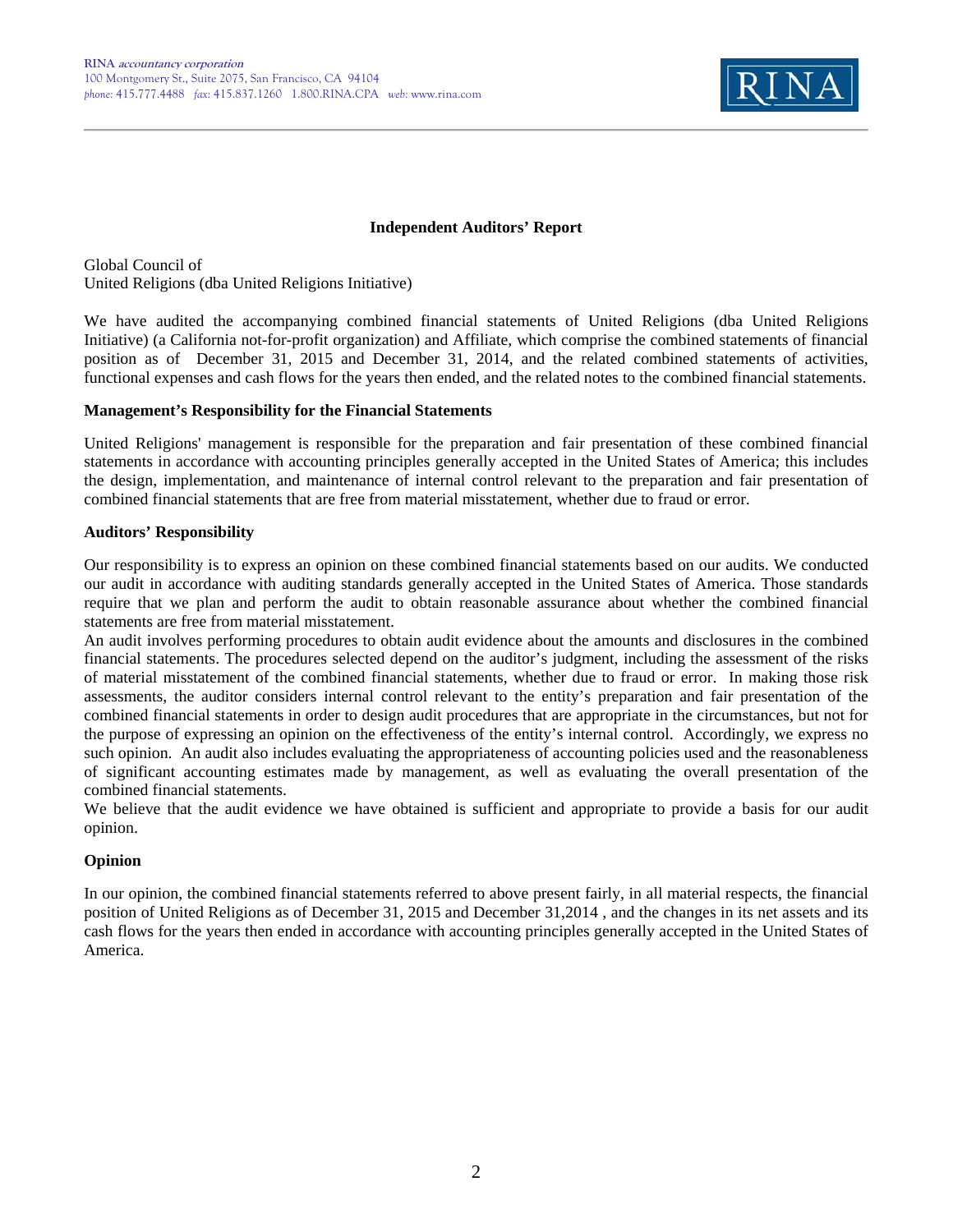#### **Report on Supplementary Information**

Our audit was conducted for the purpose of forming an opinion on the combined financial statements as a whole. The consolidating statement of financial position and consolidating statement of activities are presented for purposes of additional analysis and are not a required part of the financial statements. Such information is the responsibility of management and was derived from and relates directly to the underlying accounting and other records used to prepare the combined financial statements. The information has been subjected to the auditing procedures applied in the audit of the combined financial statements and certain additional procedures, including comparing and reconciling such information directly to the underlying accounting and other records used to prepare the combined financial statements or to the combined financial statements themselves, and other additional procedures in accordance with auditing standards generally accepted in the United States of America. In our opinion, the information is fairly stated in all material respects in relation to the combined financial statements as a whole.

RMA reconstance corporation

Certified Public Accountants

San Francisco, California June 24, 2016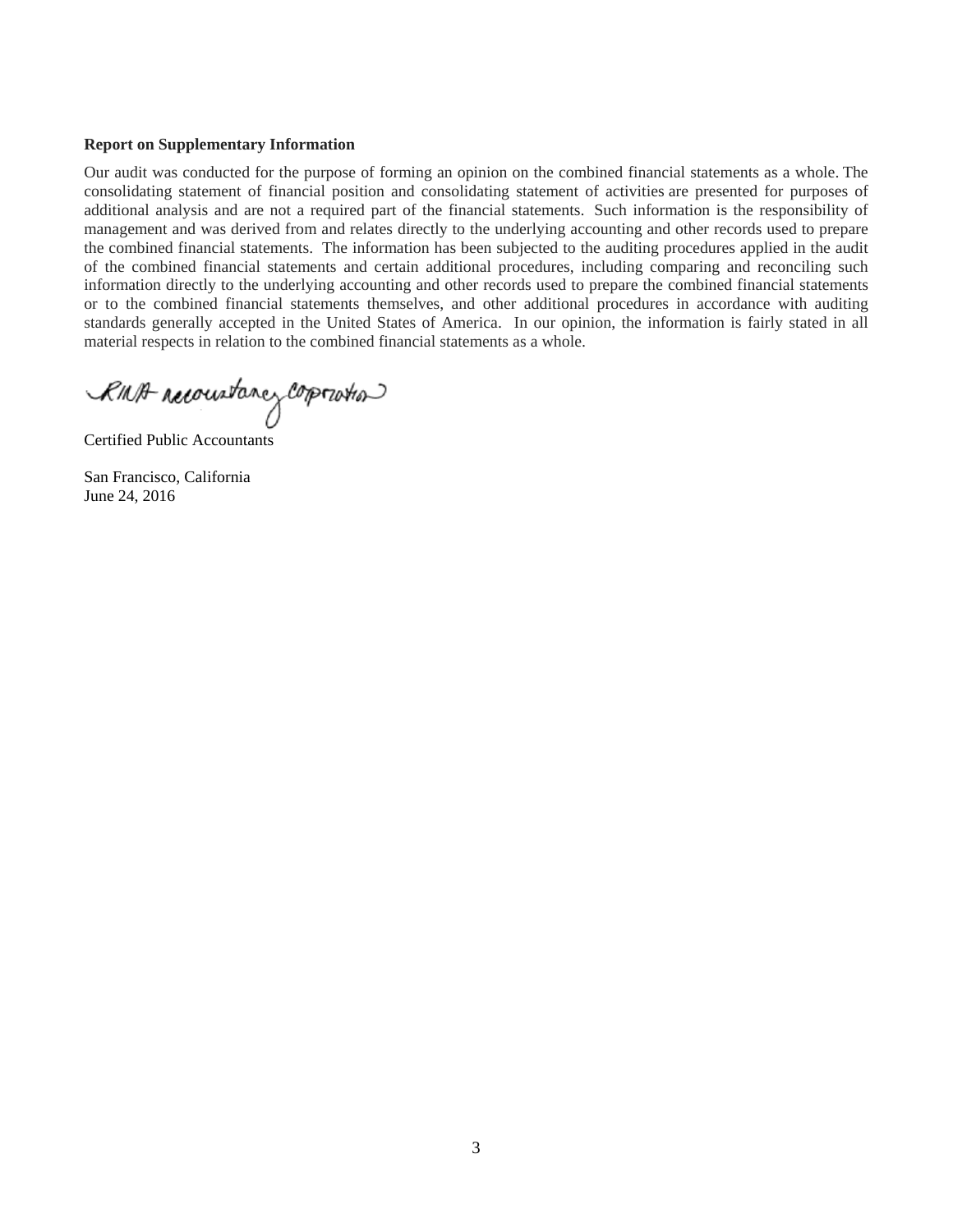# **COMBINED STATEMENTS OF FINANCIAL POSITION**

| <b>ASSETS</b>                                 | December 31, 2015 | December 31, 2014 |           |  |
|-----------------------------------------------|-------------------|-------------------|-----------|--|
| <b>ASSETS:</b>                                |                   |                   |           |  |
| Cash and cash equivalents                     | \$<br>1,868,772   | \$                | 807,245   |  |
| Current portion of pledges receivable         | 1,119,168         |                   | 1,022,602 |  |
| Other receivables                             | 10,822            |                   | 1,224     |  |
| Prepaid expenses and other assets             | 39,170            |                   | 53,179    |  |
| TOTAL CURRENT ASSETS                          | 3,037,932         |                   | 1,884,250 |  |
| Investments restricted for long-term purposes | 2,524,362         |                   | 3,494,448 |  |
| Pledges receivable                            | 1,225,913         |                   | 1,924,445 |  |
| Equipment and improvements, net               | 31,284            |                   | 37,670    |  |
| Intangible assets, net                        | 184,689           |                   | 13,256    |  |
| Deposits                                      | 17,094            |                   | 13,899    |  |
| <b>TOTAL ASSETS</b>                           | \$<br>7,021,274   | \$                | 7,367,968 |  |
| <b>LIABILITIES AND NET ASSETS</b>             |                   |                   |           |  |
| <b>CURRENT LIABILITIES:</b>                   |                   |                   |           |  |
| Accounts payable                              | \$<br>34,711      | \$                | 35,882    |  |
| Accrued expenses                              | 76,358            |                   | 69,908    |  |
| Grant payable                                 |                   |                   | 11,000    |  |
| Deferred revenue                              | 5,000             |                   | 8,000     |  |
| TOTAL LIABILITIES (ALL CURRENT)               | 116,069           |                   | 124,790   |  |
| <b>NET ASSETS:</b>                            |                   |                   |           |  |
| Unrestricted                                  | 2,403,278         |                   | 3,481,006 |  |
| Temporarily restricted                        | 4,251,927         |                   | 3,512,172 |  |
| Permanently restricted                        | 250,000           |                   | 250,000   |  |
| TOTAL NET ASSETS                              | 6,905,205         |                   | 7,243,178 |  |
| TOTAL LIABILITIES AND NET ASSETS              | \$<br>7,021,274   | \$                | 7,367,968 |  |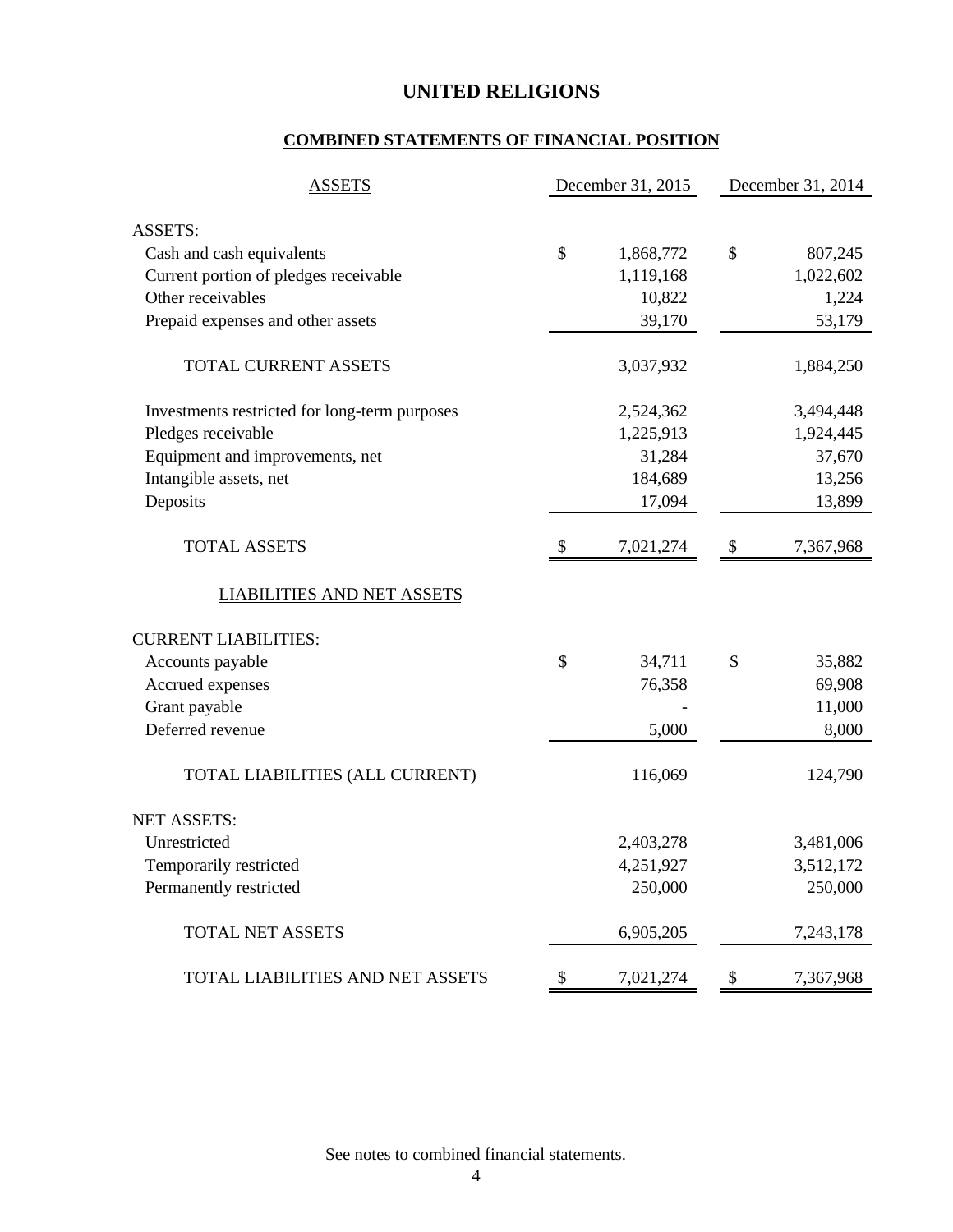### **COMBINED STATEMENT OF ACTIVITIES**

### **YEAR ENDED DECEMBER 31, 2015**

|                                       | Unrestricted    |            | Temporarily<br>Restricted |             | Permanently<br>Restricted |    | Total      |
|---------------------------------------|-----------------|------------|---------------------------|-------------|---------------------------|----|------------|
| SUPPORT AND OPERATING REVENUE:        |                 |            |                           |             |                           |    |            |
| Support:                              |                 |            |                           |             |                           |    |            |
| Grants and contributions              | \$<br>175,501   |            | \$                        | 2,673,768   | \$                        | S  | 2,849,269  |
| In-kind contributions                 |                 | 6,362      |                           |             |                           |    | 6,362      |
| Fundraising event, net                |                 | 117,453    |                           |             |                           |    | 117,453    |
| Net assets released from restrictions | 1,921,539       |            |                           | (1,921,539) |                           |    |            |
| Total support                         | 2,220,855       |            |                           | 752,229     |                           |    | 2,973,084  |
| Revenue:                              |                 |            |                           |             |                           |    |            |
| Interest and dividends                |                 | 77,062     |                           | 22,143      |                           |    | 99,205     |
| Net realized and unrealized           |                 |            |                           |             |                           |    |            |
| loss on investments                   |                 | (185, 939) |                           | (34, 617)   |                           |    | (220, 556) |
| Other income                          |                 | 3,448      |                           |             |                           |    | 3,448      |
| Total revenue                         |                 | (105, 429) |                           | (12, 474)   |                           |    | (117,903)  |
| TOTAL SUPPORT AND OPERATING REVENUE   | 2,115,426       |            |                           | 739,755     |                           |    | 2,855,181  |
| <b>OPERATING EXPENSES:</b>            |                 |            |                           |             |                           |    |            |
| Program expenses:                     |                 |            |                           |             |                           |    |            |
| <b>Global Community Development</b>   | 1,802,393       |            |                           |             |                           |    | 1,802,393  |
| Global Council                        | 268,774         |            |                           |             |                           |    | 268,774    |
| Communications                        | 259,307         |            |                           |             |                           |    | 259,307    |
| Young leaders                         |                 | 1,995      |                           |             |                           |    | 1,995      |
| <b>Education and Outreach</b>         | 134,369         |            |                           |             |                           |    | 134,369    |
| Environment                           | 209,422         |            |                           |             |                           |    | 209,422    |
| Total program services                | 2,676,260       |            |                           |             |                           |    | 2,676,260  |
| Supporting services:                  |                 |            |                           |             |                           |    |            |
| Management and general                | 217,857         |            |                           |             |                           |    | 217,857    |
| Fundraising                           | 299,037         |            |                           |             |                           |    | 299,037    |
| Total supporting services             | 516,894         |            |                           |             |                           |    | 516,894    |
| TOTAL OPERATING EXPENSES              | 3,193,154       |            |                           |             |                           |    | 3,193,154  |
| <b>CHANGE IN NET ASSETS</b>           | (1,077,728)     |            |                           | 739,755     |                           |    | (337, 973) |
| NET ASSETS, beginning of year         | 3,481,006       |            |                           | 3,512,172   | 250,000                   |    | 7,243,178  |
| NET ASSETS, end of year               | 2,403,278<br>\$ |            | \$                        | 4,251,927   | \$<br>250,000             | \$ | 6,905,205  |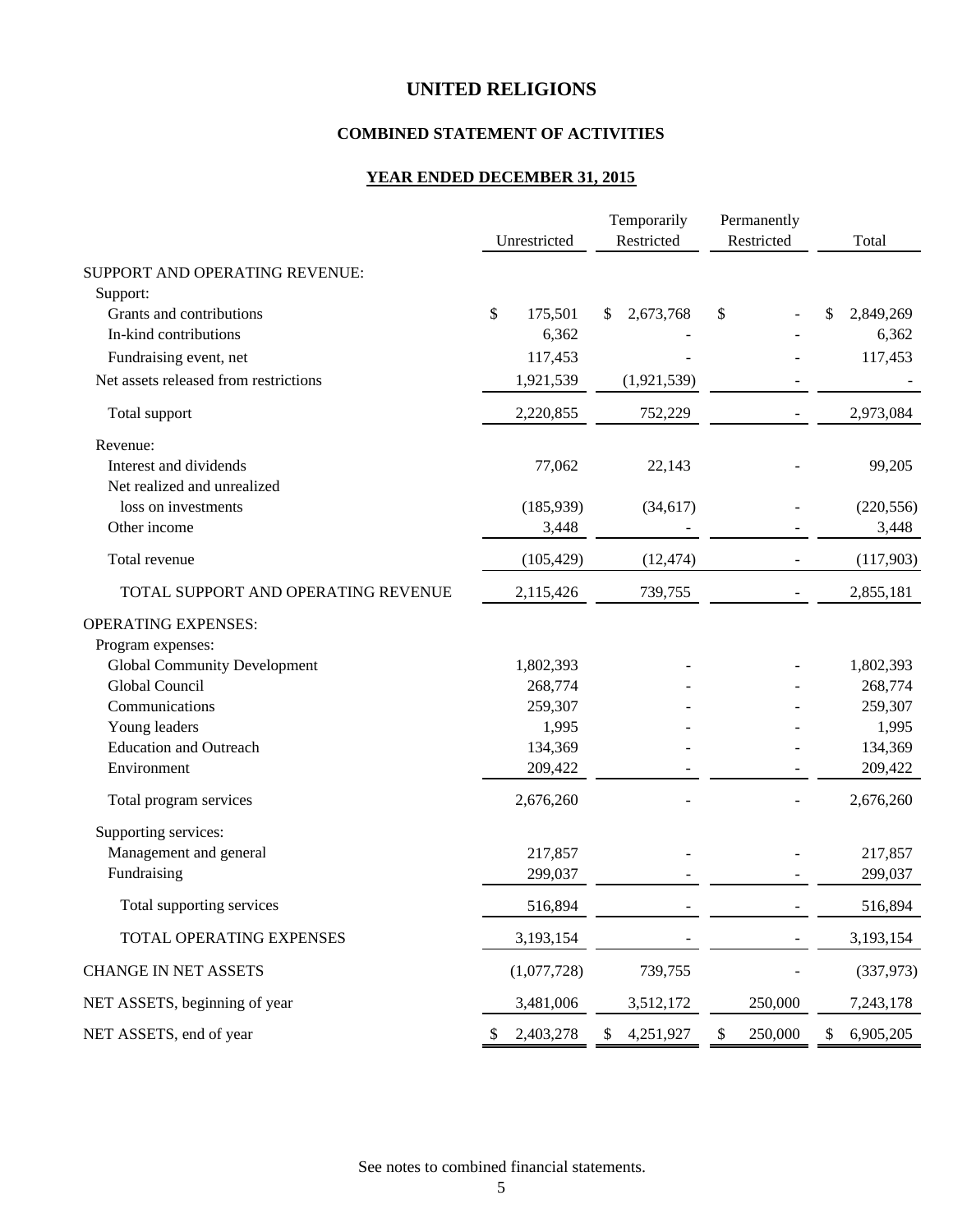### **COMBINED STATEMENT OF ACTIVITIES**

# **YEAR ENDED DECEMBER 31, 2014**

|                                       | Unrestricted  |    | Temporarily<br>Restricted | Permanently<br>Restricted | Total           |
|---------------------------------------|---------------|----|---------------------------|---------------------------|-----------------|
|                                       |               |    |                           |                           |                 |
| SUPPORT AND OPERATING REVENUE:        |               |    |                           |                           |                 |
| Support:                              |               |    |                           |                           |                 |
| Grants and contributions              | \$<br>550,136 | \$ | 386,074                   | \$                        | \$<br>936,210   |
| In-kind contributions                 | 13,840        |    |                           |                           | 13,840          |
| Fundraising event, net                | 191,068       |    |                           |                           | 191,068         |
| Net assets released from restrictions | 1,226,477     |    | (1,226,477)               |                           |                 |
| Total support                         | 1,981,521     |    | (840, 403)                |                           | 1,141,118       |
| Revenue:                              |               |    |                           |                           |                 |
| Rental income                         | 661           |    |                           |                           | 661             |
| Interest and dividends                | 114,151       |    | 18,296                    |                           | 132,447         |
| Net realized and unrealized           |               |    |                           |                           |                 |
| gain on investments                   | 75,065        |    | 17,159                    |                           | 92,224          |
| Total revenue                         | 189,877       |    | 35,455                    |                           | 225,332         |
| TOTAL SUPPORT AND OPERATING REVENUE   | 2,171,398     |    | (804, 948)                |                           | 1,366,450       |
| <b>OPERATING EXPENSES:</b>            |               |    |                           |                           |                 |
| Program expenses:                     |               |    |                           |                           |                 |
| <b>Global Community Development</b>   | 1,568,358     |    |                           |                           | 1,568,358       |
| Peace Building                        | 11,751        |    |                           |                           | 11,751          |
| Global Council                        | 380,352       |    |                           |                           | 380,352         |
| Communications                        | 269,446       |    |                           |                           | 269,446         |
| Young leaders                         | 219,643       |    |                           |                           | 219,643         |
| <b>Education and Outreach</b>         | 136,290       |    |                           |                           | 136,290         |
| Environment                           | 144,157       |    |                           |                           | 144,157         |
| Total program services                | 2,729,997     |    |                           |                           | 2,729,997       |
| Supporting services:                  |               |    |                           |                           |                 |
| Management and general                | 263,092       |    |                           |                           | 263,092         |
| Fundraising                           | 296,207       |    |                           |                           | 296,207         |
| Total supporting services             | 559,299       |    |                           |                           | 559,299         |
| TOTAL OPERATING EXPENSES              | 3,289,296     |    |                           |                           | 3,289,296       |
| <b>CHANGE IN NET ASSETS</b>           | (1, 117, 898) |    | (804, 948)                |                           | (1,922,846)     |
| NET ASSETS, beginning of year         | 4,598,904     |    | 4,317,120                 | 250,000                   | 9,166,024       |
| NET ASSETS, end of year               | 3,481,006     | S  | 3,512,172                 | \$<br>250,000             | \$<br>7,243,178 |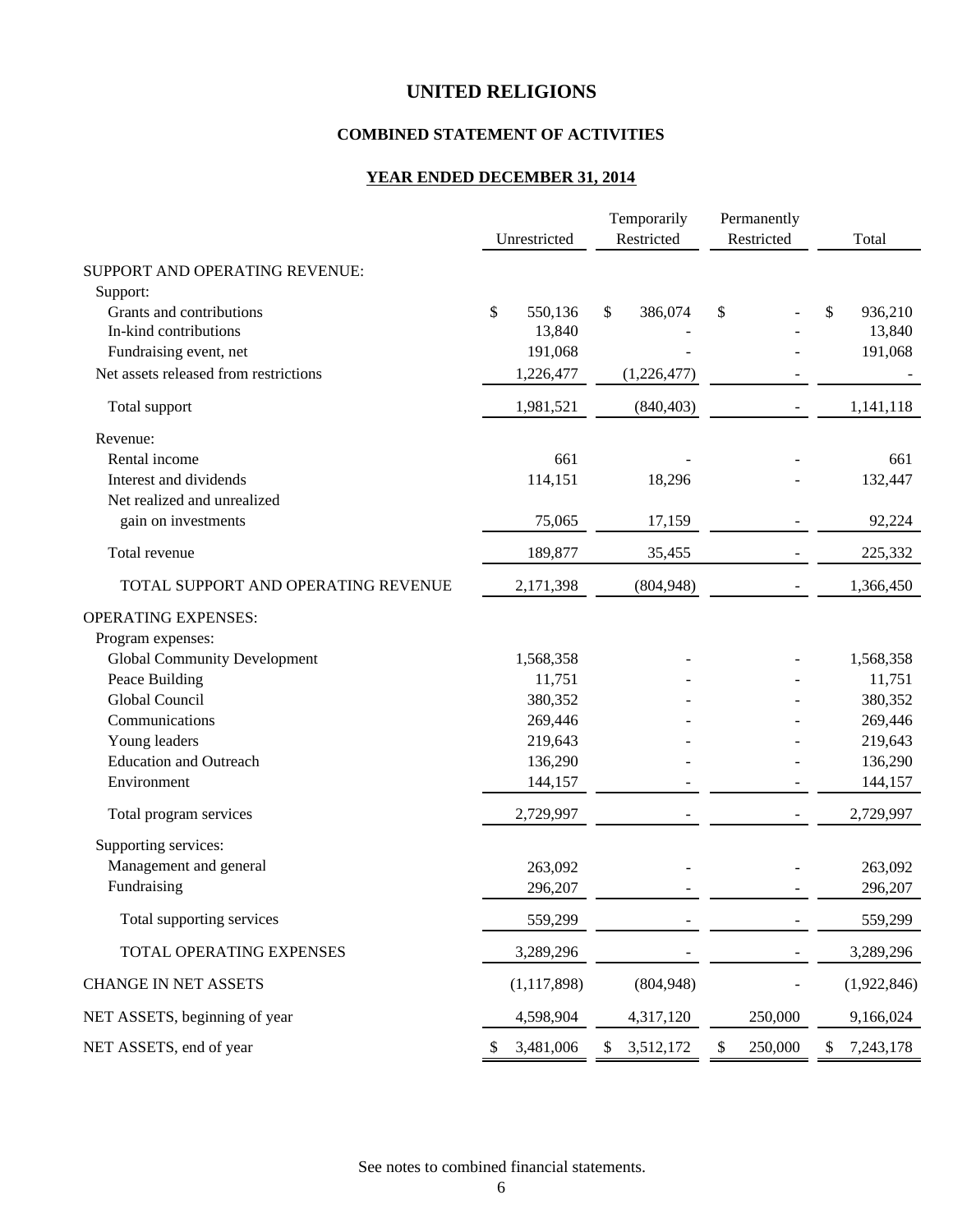#### **COMBINED STATEMENT OF FUNCTIONAL EXPENSES**

#### **YEAR ENDED DECEMBER 31, 2015**

|                                 |                 |                          | Program Services |             |                        |                        |                 | <b>Supportive Services</b> |                          |                 |
|---------------------------------|-----------------|--------------------------|------------------|-------------|------------------------|------------------------|-----------------|----------------------------|--------------------------|-----------------|
|                                 | Global          |                          |                  |             |                        |                        | Total           |                            |                          |                 |
|                                 | Community       | Global                   |                  | Young       | Education              |                        | Program         | Management                 |                          |                 |
|                                 | Development     | Council                  | Communications   | Leaders     | & Outreach             | Environment            | Services        | & General                  | Fundraising              | Total           |
| Personnel:                      |                 |                          |                  |             |                        |                        |                 |                            |                          |                 |
| Salaries                        | 627,623<br>\$   | $\mathbb{S}$<br>68,654   | \$<br>162,061    | \$          | 88,291<br>$\mathbb{S}$ | $\mathbb{S}$<br>42,552 | 989,181<br>\$   | \$<br>89,074               | $\mathbb{S}$<br>174,746  | 1,253,001<br>\$ |
| Payroll taxes                   | 40,065          | 4,601                    | 11,595           |             | 5,833                  | 3,053                  | 65,147          | 5,800                      | 12,124                   | 83,071          |
| Employee benefits               | 114,261         | 10,841                   | 28,432           |             | 14,426                 | 6,088                  | 174,048         | 16,510                     | 31,336                   | 221,894         |
| Total personnel                 | 781,949         | 84,096                   | 202,088          |             | 108,550                | 51,693                 | 1,228,376       | 111,384                    | 218,206                  | 1,557,966       |
| Grants                          | 786,387         |                          |                  |             |                        | $\sim$                 | 786,387         |                            |                          | 786,387         |
| Occupancy                       | 85,061          | 20,415                   | 13,610           |             | 11,909                 | 8,506                  | 139,501         | 13,610                     | 16,557                   | 169,668         |
| Professional services           | 7,563           | 7,391                    | 16,681           |             | 928                    | 79,199                 | 111,762         | 1,338                      | 34,423                   | 147,523         |
| Global conference               | 1,468           | 124,865                  |                  |             | $\sim$                 | 1,736                  | 128,069         | $\sim$                     |                          | 128,069         |
| Travel - General                | 30,331          | 9,091                    | $\sim$           | 1,995       | 5,174                  | 18,459                 | 65,050          | 1,211                      | 157                      | 66,418          |
| Workshops, training             | 6,563           | 2,957                    | 253              |             | $\sim$                 | 25,650                 | 35,423          | 4,656                      | 1,449                    | 41,528          |
| Miscellaneous                   | 11,785          | 1,541                    | 899              |             | 467                    | 11,118                 | 25,810          | 9,545                      | 1,216                    | 36,571          |
| Depreciation & amortization     |                 |                          |                  |             | $\sim$                 | $\sim$                 | $\overline{a}$  | 34,160                     | $\overline{\phantom{a}}$ | 34,160          |
| Telephone                       | 13,479          | 7,145                    | 1,224            |             | 1,071                  | 2,944                  | 25,863          | 2,462                      | 8,690                    | 37,015          |
| Printing & copying              | 10,027          | 527                      | 9,723            |             | 283                    | 805                    | 21,365          | 398                        | 1,638                    | 23,401          |
| Accounting fees                 | 12,956          | 3,110                    | 2,073            |             | 1,814                  | 1,296                  | 21,249          | 2,073                      | 2,591                    | 25,913          |
| Supplies                        | 5,372           | 1,238                    | 3,459            |             | 395                    | 4,178                  | 14,642          | 7,261                      | 3,278                    | 25,181          |
| Equipment rental & maintenance  | 11,948          | 2,867                    | 1,911            |             | 1,673                  | 1,195                  | 19,594          | 2,109                      | 2,389                    | 24,092          |
| Travel - Program                | 18,988          | 590                      |                  |             | $\sim$                 | 23                     | 19,601          | $\bar{\phantom{a}}$        | $\overline{\phantom{a}}$ | 19,601          |
| Payroll fees                    | 8,973           | 1,958                    | 1,305            |             | 1,142                  | $\ddot{\phantom{1}}$   | 13,378          | 1,305                      | 1,631                    | 16,314          |
| <b>Bank</b> fees                |                 | $\sim$                   |                  |             | $\sim$                 |                        | $\sim$          | 12,306                     | $\overline{\phantom{a}}$ | 12,306          |
| Insurance                       | 5,727           | 567                      | 1,648            |             | 811                    |                        | 8,753           | 924                        | 1,626                    | 11,303          |
| Postage & shipping              | 896             | 221                      | 80               |             | 70                     | 2,127                  | 3,394           | 3,888                      | 1,083                    | 8,365           |
| Legal fees                      |                 |                          |                  |             |                        |                        | L,              | 6,361                      | $\overline{\phantom{a}}$ | 6,361           |
| Software purchase & maintenance | 726             | $\overline{\phantom{a}}$ | 1,914            |             | $\sim$                 |                        | 2,640           | 174                        | 2,881                    | 5,695           |
| Internet/web                    | 694             | 170                      | 2,235            |             | 82                     | $\sim$                 | 3,181           | 94                         | 387                      | 3,662           |
| Taxes, licenses & fees          |                 | 25                       |                  |             |                        | 460                    | 485             | 1,770                      | 750                      | 3,005           |
| SEED grants                     | 1,500           | $\sim$                   |                  |             |                        |                        | 1,500           |                            |                          | 1,500           |
| Dues & subscriptions            |                 |                          | 204              |             |                        | 33                     | 237             | 828                        | 84                       | 1,149           |
| Total other expenses            | 1,020,444       | 184,678                  | 57,219           | 1,995       | 25,819                 | 157,729                | 1,447,884       | 106,473                    | 80,831                   | 1,635,188       |
| Total functional expenses       | 1,802,393<br>\$ | 268,774<br>\$            | 259,307<br>-S    | 1,995<br>\$ | 134,369<br>\$          | 209,422<br>\$          | \$<br>2,676,260 | 217,857<br>\$              | 299,037<br>\$            | 3,193,154<br>\$ |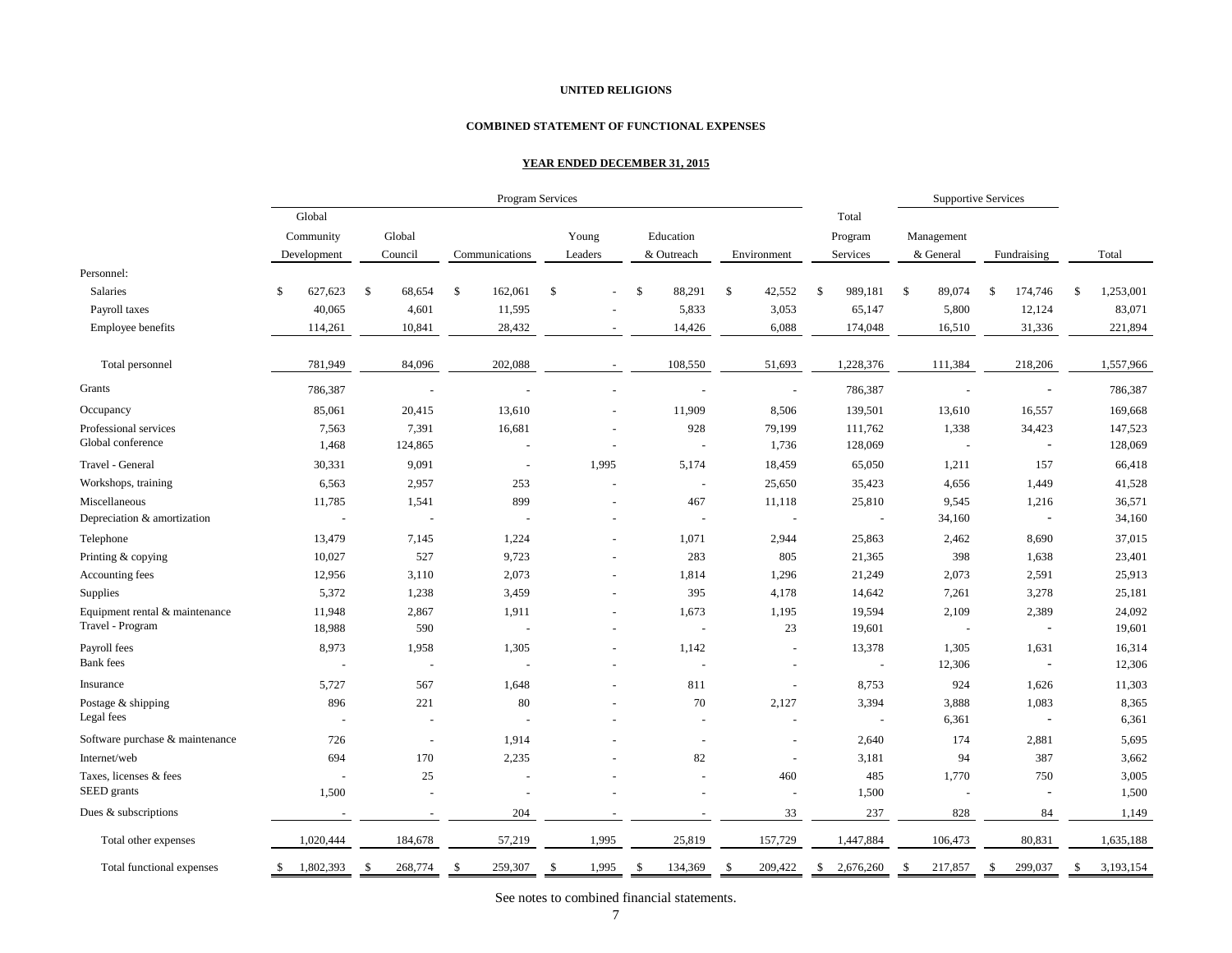#### **COMBINED STATEMENT OF FUNCTIONAL EXPENSES**

#### **YEAR ENDED DECEMBER 31, 2014**

|                                 |              | Program Services         |               |                          |     |         |               |                          |               | <b>Supportive Services</b> |              |                          |               |             |              |           |               |                          |               |             |               |           |
|---------------------------------|--------------|--------------------------|---------------|--------------------------|-----|---------|---------------|--------------------------|---------------|----------------------------|--------------|--------------------------|---------------|-------------|--------------|-----------|---------------|--------------------------|---------------|-------------|---------------|-----------|
|                                 |              | Global                   |               |                          |     |         |               |                          |               |                            |              |                          |               |             |              | Total     |               |                          |               |             |               |           |
|                                 |              | Community                |               | Peace                    |     | Global  |               |                          |               | Young                      |              | Education                |               |             |              | Program   |               | Mgmt.                    |               |             |               |           |
|                                 |              | Development              |               | <b>Building</b>          |     | Council |               | Communications           |               | Leaders                    |              | & Outreach               |               | Environment |              | Services  |               | & General                |               | Fundraising |               | Total     |
| Personnel:                      |              |                          |               |                          |     |         |               |                          |               |                            |              |                          |               |             |              |           |               |                          |               |             |               |           |
| Salaries                        | \$           | 461,240                  | $\mathcal{S}$ | 1,171                    | -\$ | 87,144  | $\mathbb{S}$  | 179,195                  | $\mathcal{S}$ | 122,968                    | $\mathbb{S}$ | 88,975                   | $\mathbb{S}$  | 26,107      | $\mathbb{S}$ | 966,800   | \$            | 118,835                  | <sup>\$</sup> | 138,228     | <sup>\$</sup> | 1,223,863 |
| Payroll taxes                   |              | 32,096                   |               | 50                       |     | 5,359   |               | 11,994                   |               | 4,631                      |              | 6,267                    |               | 1,708       |              | 62,105    |               | 8,051                    |               | 9,145       |               | 79,301    |
| Employee benefits               |              | 94,288                   |               | 2,193                    |     | 15,350  |               | 24,120                   |               | 10,963                     |              | 15,350                   |               | 8,771       |              | 171,035   |               | 26,313                   |               | 21,928      |               | 219,276   |
| Total personnel                 |              | 587,624                  |               | 3,414                    |     | 107,853 |               | 215,309                  |               | 138,562                    |              | 110,592                  |               | 36,586      |              | 1,199,940 |               | 153,199                  |               | 169,301     |               | 1,522,440 |
| Grants                          |              | 682,416                  |               | $\sim$                   |     |         |               |                          |               | $\overline{a}$             |              | 1,575                    |               | $\sim$      |              | 683,991   |               |                          |               |             |               | 683,991   |
| Global conference               |              |                          |               | $\blacksquare$           |     | 207,084 |               |                          |               | ÷,                         |              | $\sim$                   |               | 290         |              | 207,374   |               | $\sim$                   |               | ÷,          |               | 207,374   |
| Occupancy                       |              | 72,108                   |               | $\blacksquare$           |     | 6,638   |               | 11,680                   |               | 18,252                     |              | 9,778                    |               | 11,488      |              | 129,944   |               | 14,829                   |               | 19,938      |               | 164,711   |
| Travel                          |              | 99,873                   |               | $\sim$                   |     | 6,582   |               | 260                      |               | 26,174                     |              | 448                      |               | 2,757       |              | 136,094   |               | 1,954                    |               | 494         |               | 138,542   |
| Other professional services     |              | 3,400                    |               | 8,333                    |     | 31,742  |               | 2,810                    |               | 1,925                      |              | $\overline{\phantom{a}}$ |               | 62,840      |              | 111,050   |               | $\sim$                   |               | 19,118      |               | 130,168   |
| Printing & copying              |              | 7,443                    |               | $\sim$                   |     | 1,354   |               | 17,231                   |               | 1,328                      |              | 873                      |               | 589         |              | 28,818    |               | 842                      |               | 23,115      |               | 52,775    |
| Workshops, training             |              | 7,102                    |               |                          |     | 1,984   |               | 536                      |               | 17,246                     |              | 1,709                    |               | 11,651      |              | 40,228    |               | 3,760                    |               | 2,090       |               | 46,078    |
| Other grant expense             |              | 42,000                   |               |                          |     |         |               |                          |               |                            |              | ÷,                       |               | $\sim$      |              | 42,000    |               | $\sim$                   |               |             |               | 42,000    |
| Depreciation & amortization     |              | $\overline{\phantom{a}}$ |               |                          |     |         |               | $\overline{\phantom{a}}$ |               | $\sim$                     |              | $\sim$                   |               | $\sim$      |              | $\sim$    |               | 40,772                   |               | $\sim$      |               | 40,772    |
| Professional services           |              | 5,834                    |               | $\overline{\phantom{a}}$ |     | 1,204   |               | 796                      |               | 5,882                      |              | 928                      |               | 5,586       |              | 20,230    |               | 4,103                    |               | 14,472      |               | 38,805    |
| Miscellaneous                   |              | 5,858                    |               |                          |     | 3,623   |               | 5,693                    |               | 3,105                      |              | 3,623                    |               | 2,070       |              | 23,972    |               | 4,658                    |               | 6,180       |               | 34,810    |
| Telephone                       |              | 14,241                   |               |                          |     | 4,202   |               | 1,159                    |               | 815                        |              | 653                      |               | 3,242       |              | 24,312    |               | 1,227                    |               | 1,291       |               | 26,830    |
| Conferences & conventions       |              | 550                      |               |                          |     |         |               | $\sim$                   |               |                            |              | $\sim$                   |               | $\sim$      |              | 550       |               | $\sim$                   |               | 25,000      |               | 25,550    |
| Accounting fees                 |              | 11,121                   |               |                          |     | 1,747   |               | 2,698                    |               | 1,673                      |              | 1,714                    |               | 1,199       |              | 20,152    |               | 2,213                    |               | 2,910       |               | 25,275    |
| Supplies                        |              | 6,564                    |               | $\sim$                   |     | 1,674   |               | 741                      |               | 1,606                      |              | 1,112                    |               | 843         |              | 12,540    |               | 7,522                    |               | 1,328       |               | 21,390    |
| Payroll fees                    |              | 8,309                    |               | $\overline{2}$           |     | 1,754   |               | 2,032                    |               | 1,091                      |              | 1,354                    |               | 793         |              | 15,335    |               | 1,479                    |               | 2,078       |               | 18,892    |
| Equipment rental & maintenance  |              | 6,099                    |               | $\sim$                   |     | 1,423   |               | 1,521                    |               | 773                        |              | 1,007                    |               | 647         |              | 11,470    |               | 1,639                    |               | 1,705       |               | 14,814    |
| Postage & shipping              |              | 2,439                    |               | $\overline{\phantom{a}}$ |     | 354     |               | 3,108                    |               | 211                        |              | 119                      |               | 771         |              | 7,002     |               | 431                      |               | 5,077       |               | 12,510    |
| Legal fees                      |              |                          |               |                          |     | $\sim$  |               | $\blacksquare$           |               | $\sim$                     |              | $\sim$                   |               | $\sim$      |              | $\sim$    |               | 11,810                   |               | $\sim$      |               | 11,810    |
| Insurance                       |              | 4,612                    |               | 2                        |     | 978     |               | 995                      |               | 581                        |              | 709                      |               | 456         |              | 8,333     |               | 1,238                    |               | 1,092       |               | 10,663    |
| <b>Bank</b> fees                |              | 53                       |               |                          |     | 23      |               | $\overline{\phantom{a}}$ |               | 29                         |              | $\overline{a}$           |               | $\sim$      |              | 105       |               | 9,466                    |               | $\sim$      |               | 9,571     |
| Software purchase & maintenance |              |                          |               |                          |     | $\sim$  |               | 1,944                    |               |                            |              | $\sim$                   |               | $\sim$      |              | 1,944     |               | 174                      |               | 724         |               | 2,842     |
| Internet/web                    |              | 712                      |               |                          |     | 133     |               | 811                      |               | 390                        |              | 96                       |               | 99          |              | 2,241     |               | 136                      |               | 294         |               | 2,671     |
| SEED grants                     |              |                          |               |                          |     |         |               | $\sim$                   |               |                            |              | $\sim$                   |               | 2,250       |              | 2,250     |               | $\overline{\phantom{a}}$ |               | $\sim$      |               | 2,250     |
| Dues & subscriptions            |              |                          |               |                          |     |         |               | 122                      |               |                            |              |                          |               |             |              | 122       |               | 1,312                    |               |             |               | 1,434     |
| Taxes, licenses & fees          |              |                          |               |                          |     |         |               |                          |               |                            |              |                          |               |             |              |           |               | 328                      |               |             |               | 328       |
| Total other expenses            |              | 980,734                  |               | 8,337                    |     | 272,499 |               | 54,137                   |               | 81,081                     |              | 25,698                   |               | 107,571     |              | 1,530,057 |               | 109,893                  |               | 126,906     |               | 1,766,856 |
| Total functional expenses       | $\mathbb{S}$ | 1,568,358                | -S            | 11,751                   | -S  | 380,352 | <sup>\$</sup> | 269,446                  | <sup>\$</sup> | 219,643                    | $\mathbf S$  | 136,290                  | $\mathcal{S}$ | 144,157     | $\mathbb{S}$ | 2,729,997 | <sup>\$</sup> | 263,092                  | -S            | 296,207     | $\mathcal{S}$ | 3,289,296 |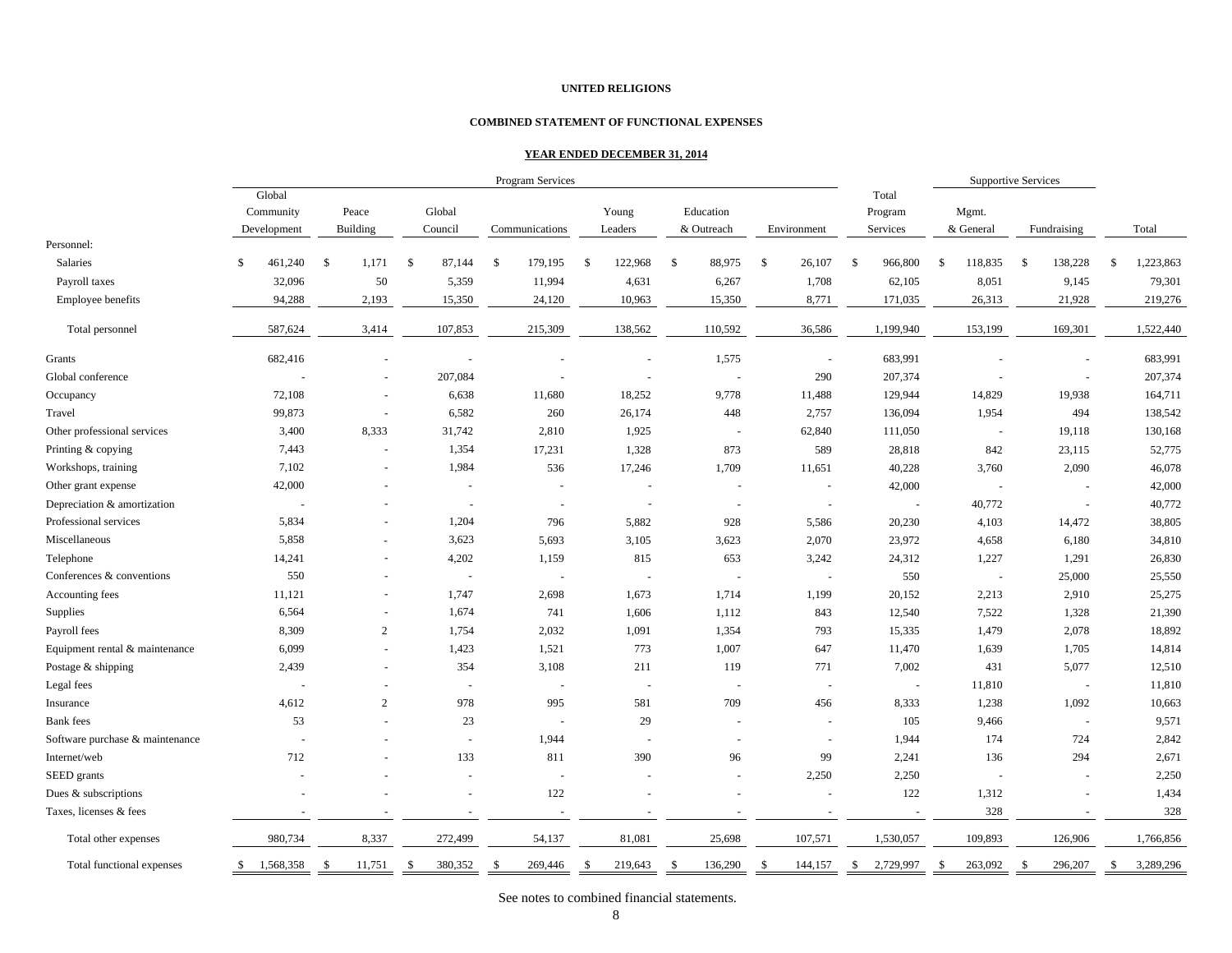# **COMBINED STATEMENTS OF CASH FLOWS**

|                                                                    | Year Ended        | Year Ended |                   |  |
|--------------------------------------------------------------------|-------------------|------------|-------------------|--|
|                                                                    | December 31, 2015 |            | December 31, 2014 |  |
| CASH FLOWS FROM OPERATING ACTIVITIES:                              |                   |            |                   |  |
| Change in net assets                                               | \$<br>(337, 973)  | \$         | (1,922,846)       |  |
| Adjustments to reconcile change in net assets to net cash provided |                   |            |                   |  |
| (used) by operating activities:                                    |                   |            |                   |  |
| Depreciation and amortization                                      | 34,160            |            | 40,772            |  |
| Net realized and unrealized (gains) loss on investments            | 220,556           |            | (92, 224)         |  |
| Donated stock                                                      | (39,297)          |            | (5,952)           |  |
| Changes in operating assets and liabilities:                       |                   |            |                   |  |
| Pledges receivable                                                 | 601,966           |            | 929,617           |  |
| Other receivables                                                  | (9,598)           |            | 1,727             |  |
| Prepaid expenses and other assets                                  | 14,009            |            | (6,686)           |  |
| Deposits                                                           | (3,195)           |            |                   |  |
| Accounts payable and accrued expenses                              | 5,279             |            | 15,089            |  |
| Grant payable                                                      | (11,000)          |            | 11,000            |  |
| Deferred revenue                                                   | (3,000)           |            | 8,000             |  |
| NET CASH PROVIDED (USED) BY OPERATING ACTIVITIES                   | 471,907           |            | (1,021,503)       |  |
| CASH FLOWS FROM INVESTING ACTIVITIES:                              |                   |            |                   |  |
| Purchases of equipment                                             | (3,654)           |            | (1,519)           |  |
| Purchases of intangible asset                                      | (195, 553)        |            |                   |  |
| Interest and dividends reinvested                                  | (98, 976)         |            | (132, 447)        |  |
| Proceeds from sales of investments                                 | 887,803           |            | 307,261           |  |
| NET CASH PROVIDED BY INVESTING ACTIVITIES                          | 589,620           |            | 173,295           |  |
| NET INCREASE (DECREASE) IN CASH AND CASH EQUIVALENTS               | 1,061,527         |            | (848,208)         |  |
| CASH AND CASH EQUIVALENTS, beginning of year                       | 807,245           |            | 1,655,453         |  |
| CASH AND CASH EQUIVALENTS, end of year                             | \$<br>1,868,772   | \$         | 807,245           |  |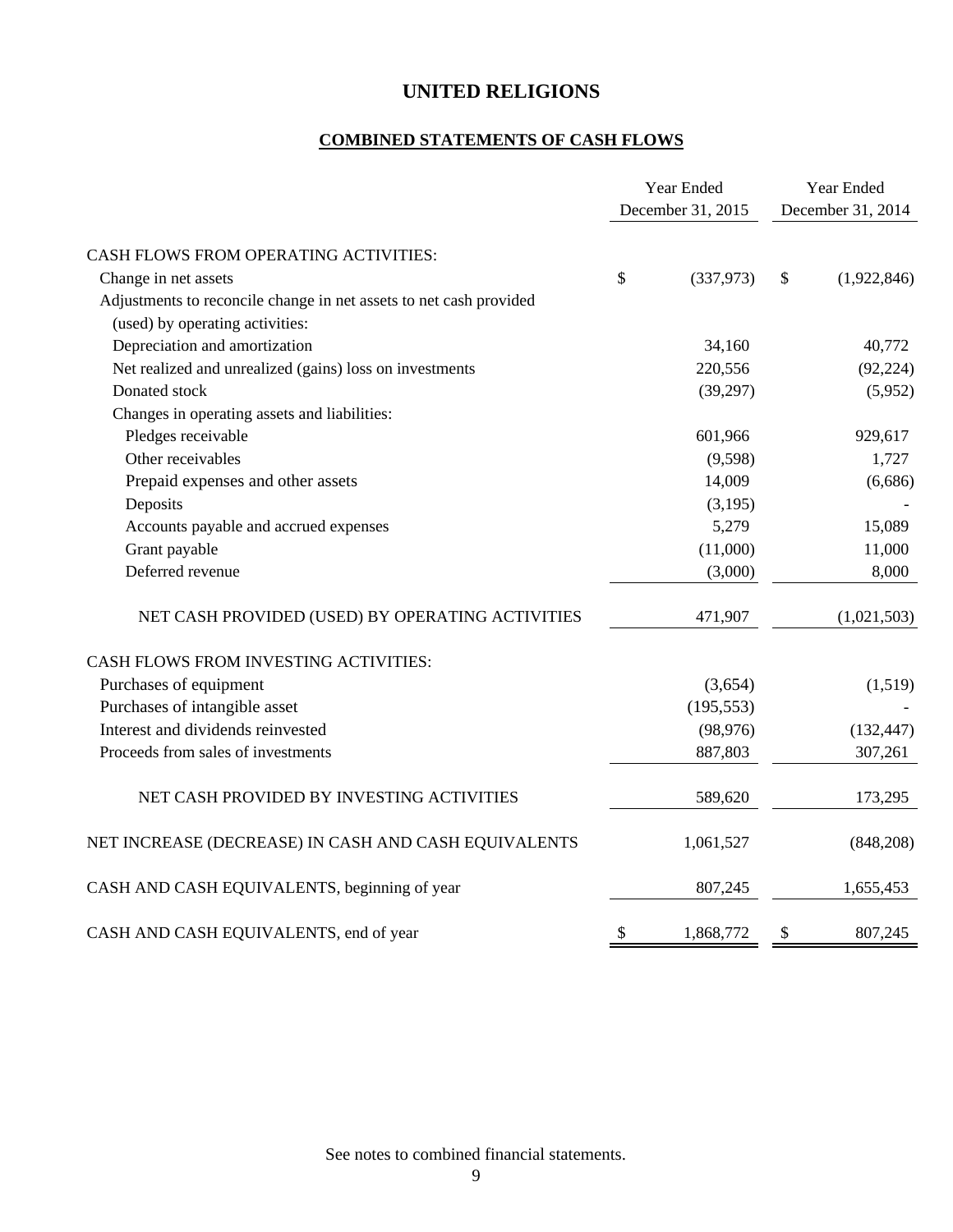### **NOTES TO COMBINED FINANCIAL STATEMENTS - DECEMBER 31, 2015 AND DECEMBER 31, 2014**

### **Note 1. DESCRIPTION OF ORGANIZATION AND NATURE OF ACTIVITIES:**

Founded in 2000, United Religions Initiative (URI) is a  $501(c)(3)$  international organization registered in the State of California. Its purpose is to promote enduring, daily interfaith cooperation by engaging people at the grassroots level to build bridges of understanding across religious and cultural differences and work together for the good of their communities and the world. We implement our mission by creating a vital transformative network that connects, enables, trains and amplifies the work of locally based groups. URI's network invites grassroots leaders to selforganize in accord with URI's purpose and principles, implement local initiatives, exchange inspiration, ideas and knowledge, and deepen mutual understanding and respect through strong interpersonal relationships. URI's network strengthens the capacity of member groups and organizations to engage in community actions that meet their most pressing needs, such as poverty, conflict resolution, environmental sustainability, education, women's empowerment, inter-religious dialogue and advocacy for human rights.

The United Religions Initiative Foundation is an independent  $501(c)(3)$  organization which was created by the URI's Global Council as a competent, trustworthy vehicle for investing and managing a major endowment dedicated to supporting URI's core activities around the world. The officers of the Foundation, whose members are approved by the Global Council, oversee URI investments and monitor endowment investment performance and the usage of funds by the URI organization; communicate regularly with the Global Council to receive its guidance and understand organizational needs as well as to inform and guide the Global Council about URI investments.

**URI** Activities include:

**Global Network Development:** In 15 years, URI has grown from 83 founding member organizations, called Cooperation Circles (CCs), to more than 780 groups in 95 countries. Collectively, CCs have more than 600,000 members and touch the lives of 2.6 million people around the world. URI's unique global network of grassroots CCs calls forth locally initiated actions by self-supporting groups and organizations. CCs can be small groups organizing for the first time or well-established organizations. Every CC must have at least seven members, three of whom must be from a different religion, spiritual expression or indigenous tradition.

URI's organizational structure includes eight regions which are staffed by 19 regional coordinators who coordinate regional leadership teams that include trustees, staff and numerous Cooperation Circle members located around the world. The primary work of the regional bases is to provide direct communication with CCs. They help CCs build capacity, provide visibility for CC work, assist CCs in building partnerships, organize regional gatherings and trainings, and seed new CCs. URI's San Francisco global support office provides for accountability, training and consultation for regional coordinators and regional leadership teams.

URI's global support office oversees the operations of the URI network, energizing the network by supporting regional leadership teams, creating a flow of quality information, maintaining a CC member database, managing finance, publicizing CC impact worldwide, engaging in fundraising, and providing focused resource support and training in areas such as conflict transformation, the environment, women's empowerment, and youth leadership. The Executive Director, Chair of the URI Global Council and URI's President, working on behalf of an elected 28-member Global Council of Trustees, lead the URI network and are supported by 16 global support staff based in San Francisco.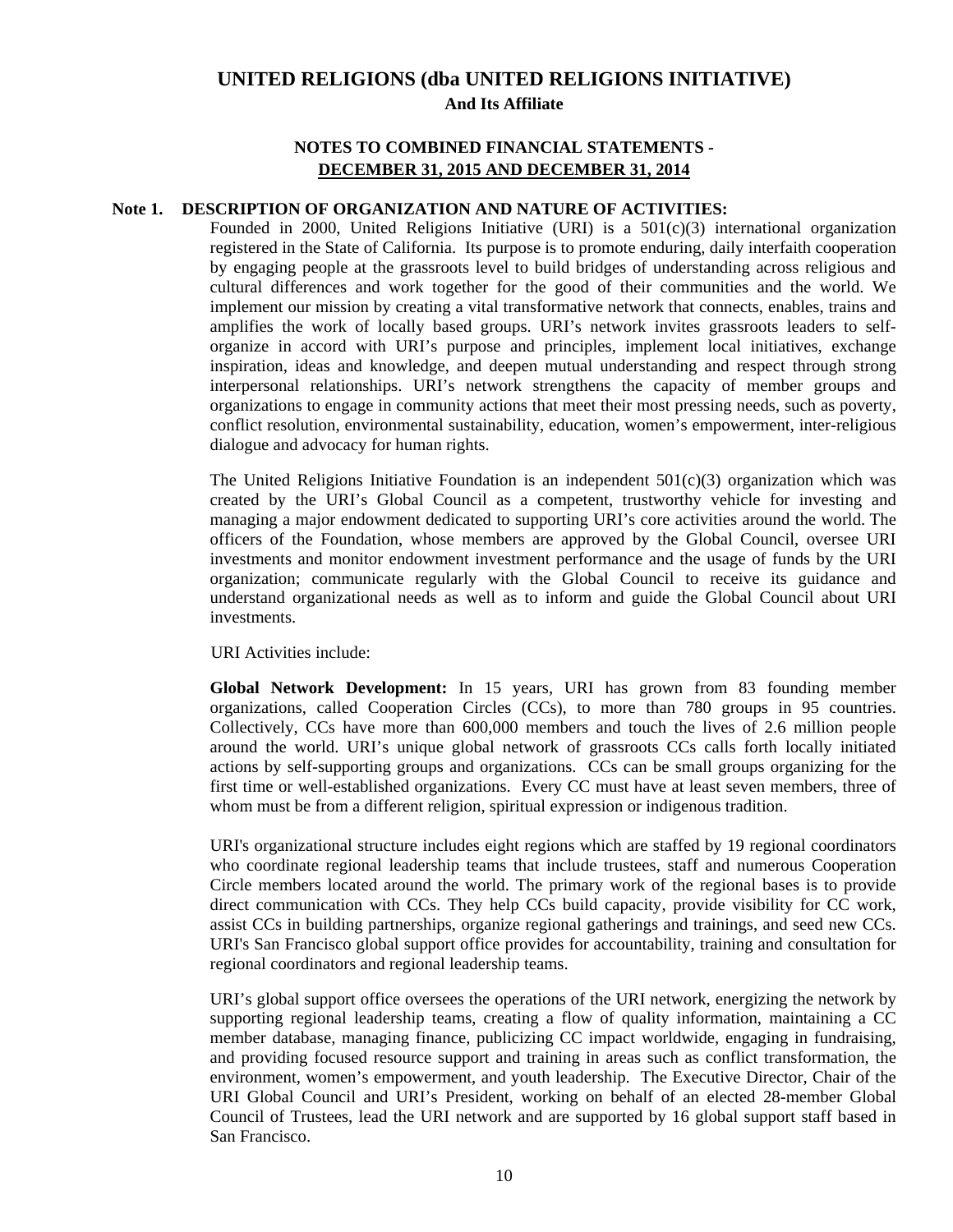### **NOTES TO COMBINED FINANCIAL STATEMENTS - DECEMBER 31, 2015 AND DECEMBER 31, 2014**

### **Note 1. DESCRIPTION OF ORGANIZATION AND NATURE OF ACTIVITIES (Continued):**

**Global Council**: The Global Council (URI's international board of trustees) is URI's governing body. With trustees from 19 countries representing diverse religious and indigenous traditions, the Global Council brings its grassroots experience to URI's ongoing strategic planning, network development and global engagement and serves to increase URI presence all over the world. The Global Council currently meets once a year in person, and three times a year by conference call. In between these meetings, the Council operates through working committees that communicate by email and conference calls. Members of the Global Council also represent regions and sit on Regional Leadership Teams that plan and implement regional strategies to build network benefit to member CCs and develop collective global campaigns, such as mobilizing CCs around the world to participate in the International Day of Peace on September 21.

**Communications:** URI's international network relies on a robust communication system. URI's global website, www.uri.org, is designed to magnify URI's impact, highlight CC successes, connect CCs, provide resource information to CCs, and encourage global campaigns for collective global action and more. Additionally, URI produces bi-weekly e-newsletters called YOU ARE I, a print newsletter series called InterAction, an Annual Report, as well as other print, online and multimedia collateral for the network. In the social media domain, URI is enhanced by engaging audiences on Facebook, Twitter and YouTube. Communications also includes managing press relations and facilitating an accessible exchange of resources and best practices within the different regions to create stronger communities of practice within URI. Given fast paced technological change, Communications studies new systems and makes recommendations to URI.

**Education and Outreach:** To strengthen the effectiveness of CCs to accomplish their goals, exchanges of various kinds of expertise take place among CC members. URI provides training to help CCs effectively take part in a global network of support and provides CCs with in-depth interviews that deepen understanding of their impact and potential. URI designs local, national and regional gatherings for CCs to meet face-to-face to share resources, receive training, and give and receive mutual support.

URI's public website includes an interfaith teachers' curriculum for elementary and middle school students, as well as an extensive resource section. In addition to educational support, CC members, staff and the Global Council engage in strategic networking, both to share URI's work and to promote new partnerships to support the development of that work. Extensive work is underway in several regions to increase partnerships between CCs, other NGOs, government and civic groups to strengthen network support and resource sharing. URI actively works with several United Nations agencies to build effective partnerships between UN Development Goals and the work of CCs throughout the world.

**Focused Resource Support:** URI provides targeted resources to support the global CC network in the areas of: conflict resolution, women's empowerment, environmental issues and youth leadership. CCs, as well as individuals and organizations with specific expertise and resources in these areas, provide an effective channel of communication, creative resourcing and education to strengthen CC capacity. URI plans to expand focused training and support in the areas of conflict resolution, environment, etc.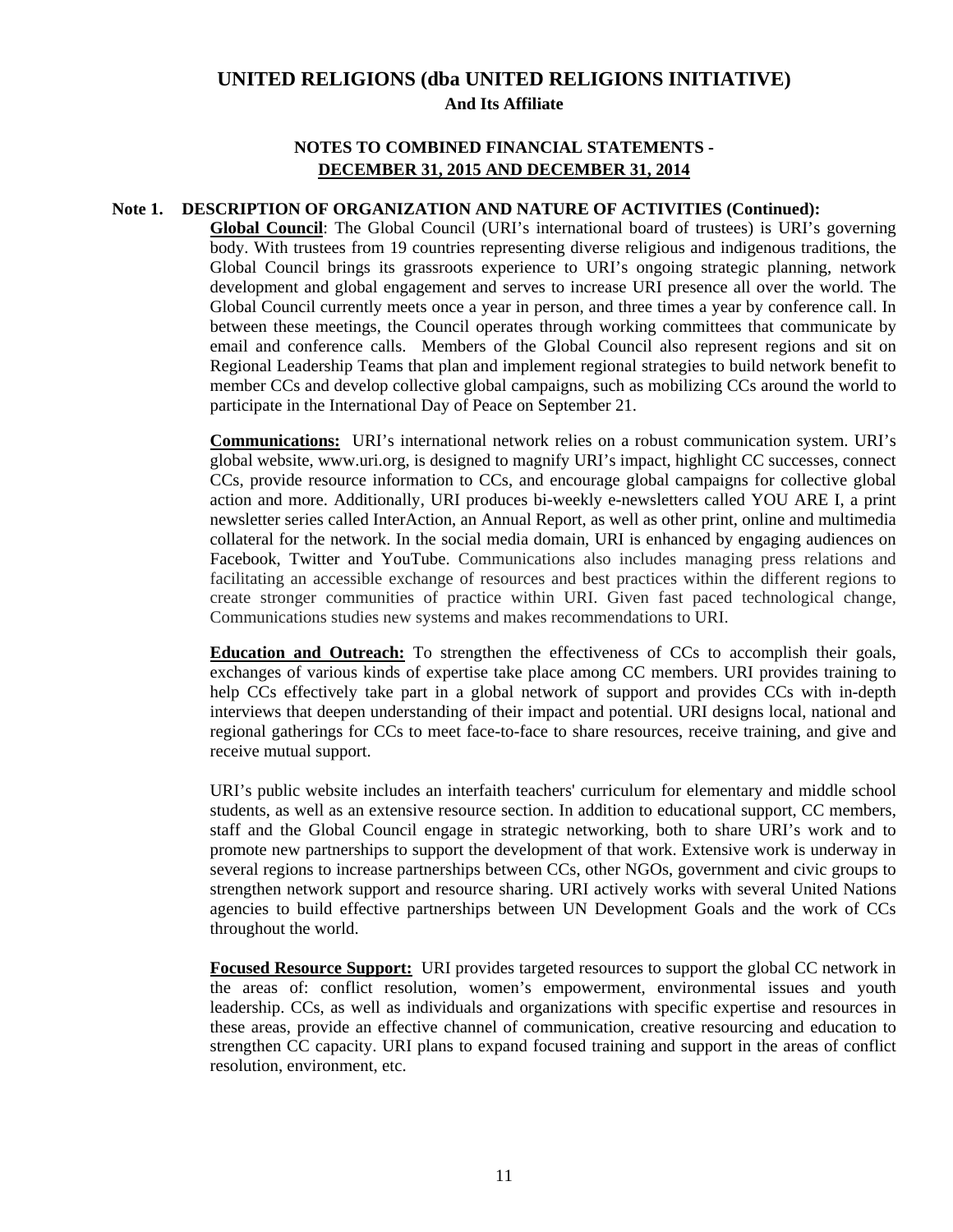### **NOTES TO COMBINED FINANCIAL STATEMENTS - DECEMBER 31, 2015 AND DECEMBER 31, 2014**

### **Note 1. DESCRIPTION OF ORGANIZATION AND NATURE OF ACTIVITIES (Continued):**

URI has a Youth Leadership Program (YLP) that attracts, educates, and develops capacities of youth and young adults as a next generation of compassionate and effective interfaith leaders.

YLP facilitates leadership training for youth and young adults, including skill building in community mapping, project design, management and evaluation with a focus on service learning. YLP also organizes a year-long Youth Ambassadors Program that provides in-depth, experiential leadership opportunities culminating in a collaborative service project.

YLP seeks to develop diverse and strong regional networks of young leaders, offering platforms for dialogue, best practice sharing and information exchange, as well as a way to build locally relevant interfaith programming that meets the specific needs of youth in each region.

#### **Note 2. SUMMARY OF SIGNIFICANT ACCOUNTING POLICIES:**

The following is a summary of the significant accounting policies followed in the preparation of the accompanying financial statements:

Principles of combination:

The combined financial statements include the accounts of United Religions (dba United Religions Initiative), and its Affiliate, The United Religions Initiative Foundation, Inc., a California non-profit organization (collectively the "Organization"). The entities are combined as a result of the common management. All material intercompany balances and transactions have been eliminated.

#### Basis of accounting:

The Organization maintains its records using the accrual basis of accounting.

#### Financial statement presentation:

Professional accounting standards require that URI report information regarding its financial position and activities according to three classes of net assets: unrestricted net assets, temporarily restricted net assets, and permanently restricted net assets. A description of the three net asset categories follows:

#### *Unrestricted net assets:*

The portion of net assets that is not restricted by donor imposed stipulations or restrictions.

#### *Temporarily restricted net assets:*

The portion of net assets for which use by the Organization is limited by donor-imposed stipulations that either expire by passage of time or can be fulfilled and removed by actions of the Organization.

#### *Permanently restricted net assets:*

The portion of net assets held in perpetuity by donor imposed stipulations. Investment income is available for donor stipulated purposes and is included in temporarily restricted net assets.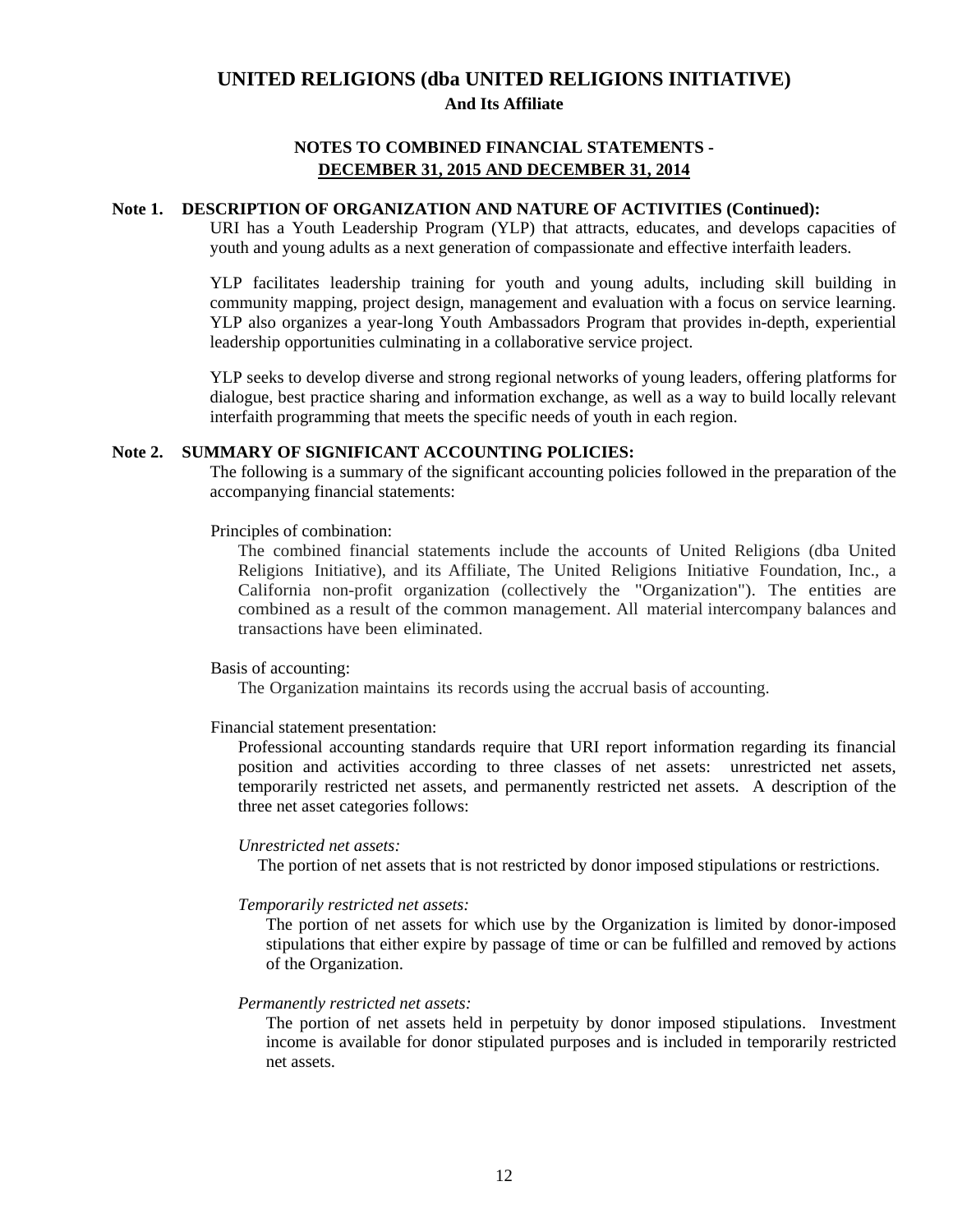### **NOTES TO COMBINED FINANCIAL STATEMENTS - DECEMBER 31, 2015 AND DECEMBER 31, 2014**

#### **Note 2. SUMMARY OF SIGNIFICANT ACCOUNTING POLICIES (Continued):**

#### Cash and cash equivalents:

For purposes of the statement of cash flows, the Organization considers all unrestricted, highly liquid investments with an initial maturity of three months or less to be cash equivalents.

The Organization maintains its cash and money market account balances at financial institutions located in San Francisco, California. Such balances with any one institution may, at times, be in excess of federally insured amounts. Risks associated with cash and cash equivalents are mitigated by banking with creditworthy institutions. The Organization has not experienced any losses in such accounts and believes it is not exposed to any significant credit risk.

#### Investments:

Investments include mutual funds that are recorded at their published fair market value and stock donations received at year end that have not been liquidated that are valued at fair market value at the date of donation and adjusted to the fair market value at year end.

#### Fair value:

Professional accounting standards establishes a framework for measuring fair value. That framework provides a fair value hierarchy that prioritizes the inputs to valuation techniques used to measure fair value. The hierarchy gives the highest priority to unadjusted quoted prices in active markets for identical assets or liabilities (level 1 measurements) and the lowest priority to unobservable inputs (level 3 measurements). The three levels of the fair value hierarchy under professional accounting standards are described as follows:

Level 1 Inputs to the valuation methodology are unadjusted quoted prices for identical assets or liabilities in active markets that the Conservancy has the ability to access.

Level 2 Inputs to the valuation methodology include:

- $\bullet$  quoted prices for similar assets or liabilities in active markets;
- quoted prices for identical or similar assets or liabilities in inactive markets;
- inputs other than quoted prices that are observable for the asset or liability;
- inputs that are derived principally from or corroborated by observable market data by correlation or other means.

 If the asset or liability has a specified (contractual) term, the level 2 input must be observable for substantially the full term of the asset or liability.

 $\overline{a}$ Level 3 Inputs to the valuation methodology are unobservable and significant to the fair value measurement.

The asset or liability's fair value measurement level within the fair value hierarchy is based on the lowest level of any input that is significant to the fair value measurement. Valuation techniques used need to maximize the use of observable inputs and minimize the use of unobservable inputs.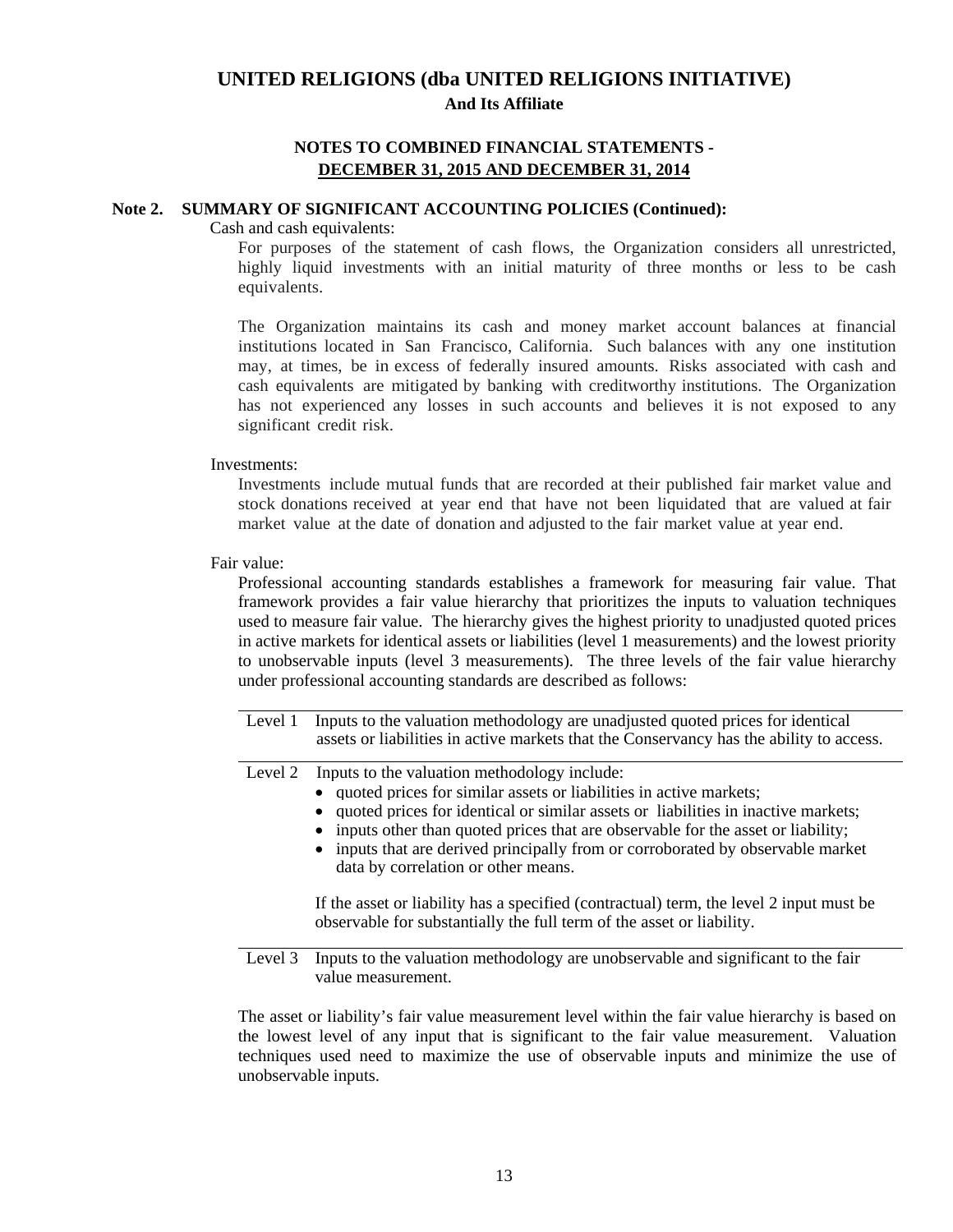### **NOTES TO COMBINED FINANCIAL STATEMENTS - DECEMBER 31, 2015 AND DECEMBER 31, 2014**

### **Note 2. SUMMARY OF SIGNIFICANT ACCOUNTING POLICIES (Continued):**

The Organization invests in various investments. Investments are exposed to various risks, such as interest rate, market and credit risk. Due to the level of risk associated with certain investments, it is at least reasonably possible that changes in the values of those investments will occur in the near term and that such changes could materially affect the amounts reported on the statement of financial position.

#### Grants and pledges receivable:

The Organization recognizes all unconditional grants and pledges in the period notified. Conditional promises to give are recognized when the conditions on which they depend are substantially met. Amounts that are restricted by the donor/grantor are reported as increases in temporarily restricted net assets or permanently restricted net assets depending on the nature of the restrictions. When a restriction expires, temporarily restricted net assets are reclassified to unrestricted net assets.

Management uses the specific identification method for establishing an allowance for uncollectible receivables. No allowance was deemed necessary at December 31, 2015 and December 31, 2014. It is the Organization's policy to charge off uncollectible grant and pledge receivables when management determines the receivable will not be collected.

### Equipment and improvements:

Equipment and improvements greater than \$1,500 purchased with estimated useful lives in excess of one year are capitalized at cost. Donated assets are capitalized at the fair market value on the date of receipt. Depreciation is computed on the straight-line method using estimated useful lives, generally over five years.

#### Income tax status:

United Religions and the Foundation are recognized as public charities exempt from federal and California income taxes under Section 501(c)(3) of the Internal Revenue Code and Section 23701 of the California Revenue and Taxation Code. Accordingly, no provision has been made for such taxes in the accompanying combined financial statements.

#### Functional allocation of expenses:

The costs of providing various programs and other activities have been summarized on a functional basis in the statement of activities and in the statement of functional expenses. Accordingly, certain costs have been allocated among the programs and supporting services benefited. The Organization pools common costs that benefit all its activities and allocates them to all activities based on the estimated amount of time spent by staff in each activity. Salaries and related expenses were allocated based on estimated employee time worked in each activity.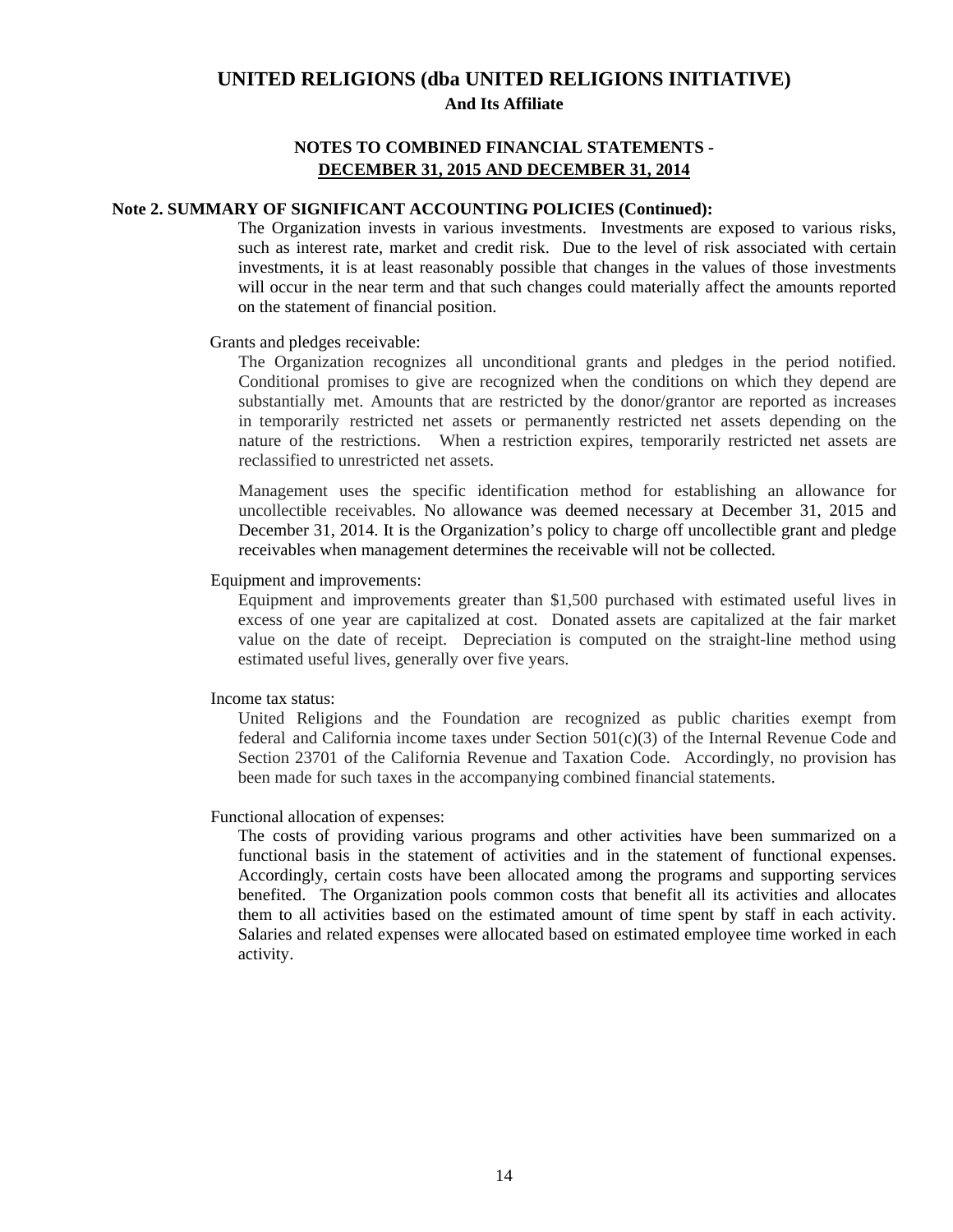### **NOTES TO COMBINED FINANCIAL STATEMENTS - DECEMBER 31, 2015 AND DECEMBER 31, 2014**

#### **Note 2. SUMMARY OF SIGNIFICANT ACCOUNTING POLICIES (Continued):**

#### In-kind contributions:

The Organization records contributed goods and services at fair value. Services are recorded if they:

- 1) Create or enhance a non-financial asset or;
- 2) Would typically need to be purchased by the Organization if they had not been provided by contribution; they require special skills and are provided by individuals with those skills. During the years ended December 31, 2015 and December 31, 2014, the Organization recognized \$6,362 and \$13,840, respectively, in contributed goods and services.

### Grants and contributions:

Contributions and grants are reflected in the accounts of the Organization when their receipt is reasonably assured. All contributions and grants are considered to be available for unrestricted use unless specifically restricted by the donor or granting agency.

The Organization reports gifts of cash and other assets as restricted support if they are received with donor stipulations that limit the use of the donated assets. When a donor restriction expires, that is, when a stipulated time restriction ends or purpose of restriction is accomplished, temporarily restricted net assets are reclassified to unrestricted net assets and reported in the statement of activities as net assets released from restrictions.

The Organization reports gifts of property and equipment as unrestricted support unless explicit donor stipulations specify how the donated assets must be used. Gifts of long-lived assets with explicit restrictions that specify how the assets are to be used and gifts of cash or other assets that must be used to acquire long-lived assets are reported as restricted support.

#### Subsequent events:

Management has evaluated events and transactions for potential recognition or disclosure through the date the combined financial statements were available to be issued, June 24, 2016.

#### **Note 3. NATURE OF ESTIMATES**:

The preparation of financial statements in conformity with accounting principles generally accepted in the United States of America requires management to make estimates and assumptions that affect certain reported amounts of assets and disclosures. Accordingly, actual results could differ from those estimates.

### **Note 4. CONCENTRATIONS**:

During the year ended December 31, 2015, the Organization had two donors who accounted for 96% of the pledges receivable and three donors who accounted for 71% of public support. During the year ended December 31, 2014, the Organization had one donor who accounted for 99% of the pledges receivable and two donors who accounted for 24% of public support.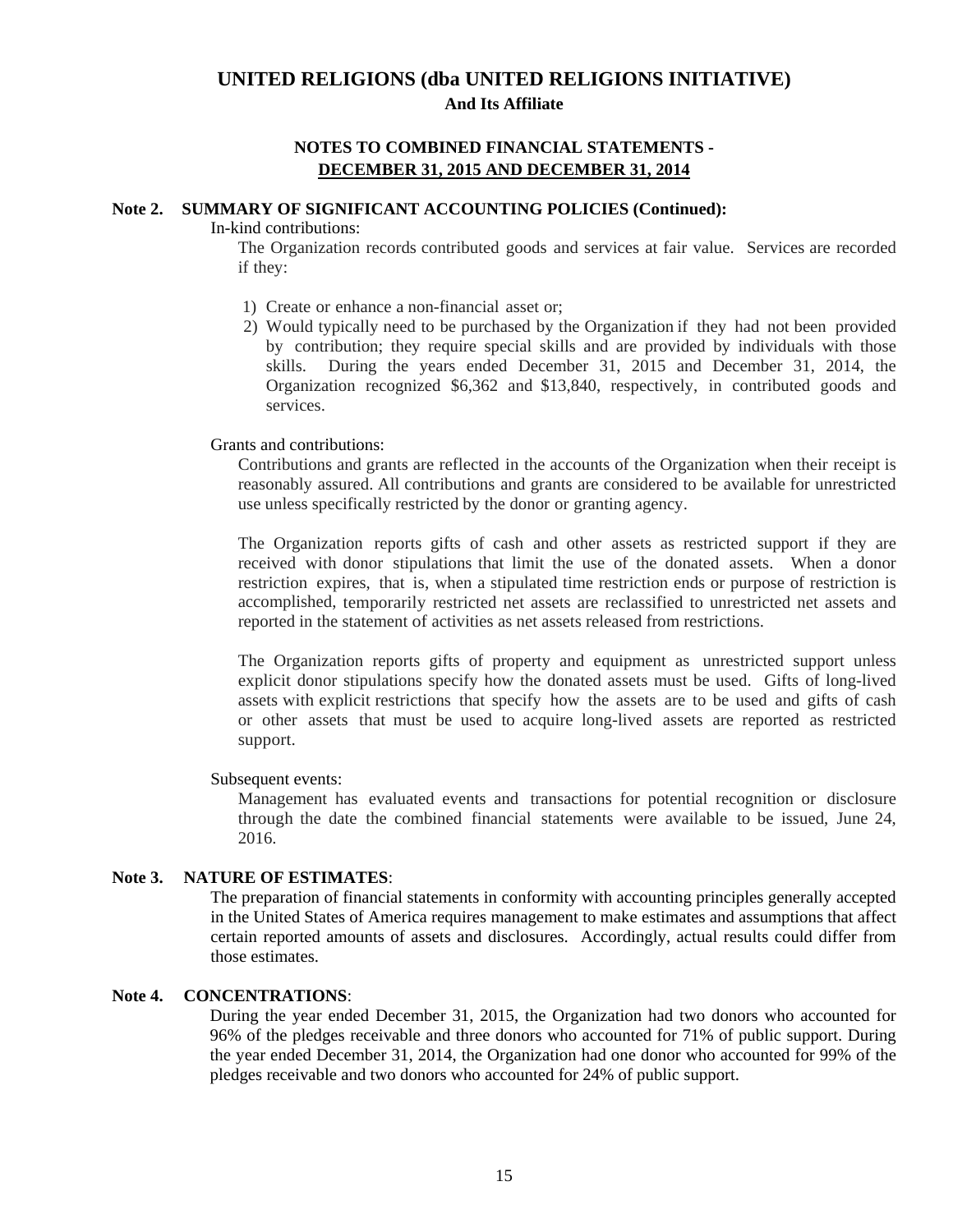### **NOTES TO COMBINED FINANCIAL STATEMENTS - DECEMBER 31, 2015 AND DECEMBER 31, 2014**

#### **Note 5. PLEDGES RECEIVABLE:**

Pledges receivable consist of the following:

| December 31, 2015                                                           | Current     | Due in 2 to 5<br>Years   | Total                    |
|-----------------------------------------------------------------------------|-------------|--------------------------|--------------------------|
| Temporarily restricted:<br>Time-restricted<br>Discount to net present value | \$1,119,168 | \$1,302,625<br>(76, 712) | \$2,421,793<br>(76, 712) |
| Totals                                                                      | 1,119,168   | 1,225,913                | \$2,345,081              |
| December 31, 2014                                                           | Current     | Due in 2 to 5<br>Years   | Total                    |
| Temporarily restricted:<br>Time-restricted<br>Discount to net present value | \$1,022,602 | \$2,000,000<br>(75, 555) | \$3,022,602<br>(75, 555) |
| Totals                                                                      | 022,602     | .924.445                 | 2.947.047                |

Pledges receivable due after December 31, 2015 and December 31, 2014, are stated at their net present values. Management has discounted these promises to give based on a 2.54% discount rate or on a 2.87% discount rate, the U.S. Treasury long-term rate at the time of the pledge. The present value discount will be recognized in income as a contribution over the period from the date the promise was made to the date of collection.

#### **Note 6. INVESTMENTS AND FAIR VALUE MEASUREMENTS:**

Cost and fair market value of investments are as follows:

|                               |               |                | Cumulative    |
|-------------------------------|---------------|----------------|---------------|
|                               |               | Fair Market    | Unrealized    |
| December 31, 2015             | Cost          | Value          | Gain          |
|                               |               |                |               |
| Dodge & Cox Balance Fund      | \$<br>340,291 | \$<br>422,667  | 82,376        |
| Dodge & Cox Income Fund       | 939,526       | 888,837        | (50, 689)     |
| Dodge & Cox Global Stock Fund | 1,193,728     | 1,212,858      | 19,130        |
|                               |               |                |               |
| Total                         | 2,473,545     | 2,524,362      | 50,817        |
|                               |               |                |               |
|                               |               |                |               |
|                               |               |                | Cumulative    |
|                               |               | Fair Market    | Unrealized    |
|                               | Cost          | Value          |               |
| December 31, 2014             |               |                | Gain (Loss)   |
| Dodge & Cox Balance Fund      | \$<br>318,148 | \$.<br>435,142 | \$<br>116,994 |
|                               | 1,759,018     | 1,740,328      |               |
| Dodge & Cox Income Fund       |               |                | (18,690)      |
| Dodge & Cox Global Stock Fund | 1,147,681     | 1,318,978      | 171,297       |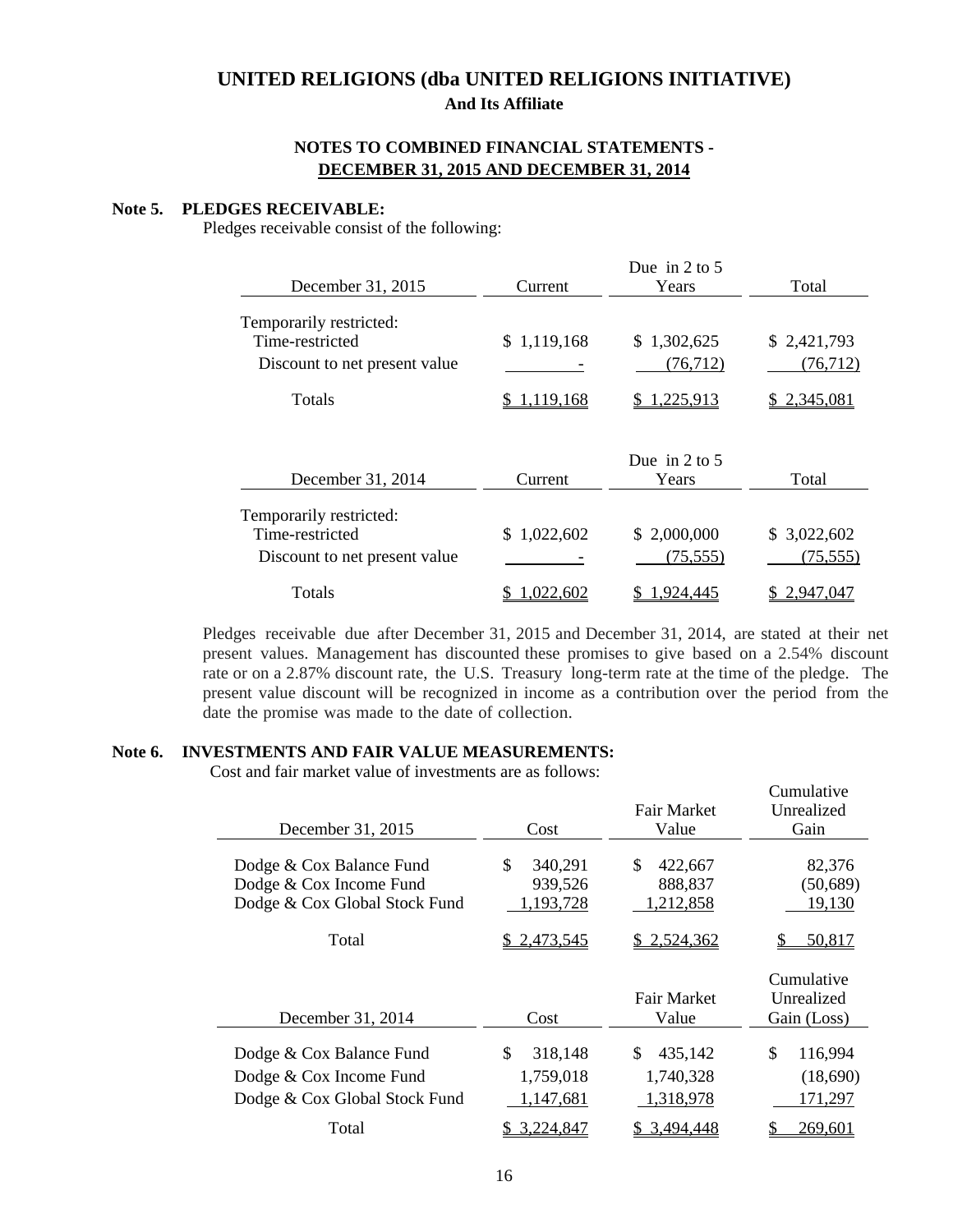### **NOTES TO COMBINED FINANCIAL STATEMENTS - DECEMBER 31, 2015 AND DECEMBER 31, 2014**

#### **Note 6. INVESTMENTS AND FAIR VALUE MEASUREMENTS (Continued):**

The major categories of assets and liabilities measured at fair value on a recurring basis during the years ended December 31, 2015 and December 31, 2014 consist of investments. An investment's categorization within the valuation hierarchy is based upon the lowest level of input that is significant to the fair value measurement.

All of the Organization's investments are measured using quoted prices in active markets for identical assets (Level 1). No Level 2 or Level 3 investments were held during the years ended December 31, 2015 and December 31, 2014.

### **Note 7. PROPERTY AND EQUIPMENT:**

Property and equipment consist of the following:

|                                                   | December 31,            |                        |  |  |  |
|---------------------------------------------------|-------------------------|------------------------|--|--|--|
|                                                   | 2015                    | 2014                   |  |  |  |
| Furniture and equipment<br>Leasehold improvements | 146,255<br>\$<br>11,747 | 142,600<br>S<br>11,747 |  |  |  |
| Less: accumulated depreciation                    | 158,002<br>(126, 718)   | 154,347<br>(116, 677)  |  |  |  |
| Totals                                            | 284                     | /0.67                  |  |  |  |

Depreciation expense for the years ended December 31, 2014 and December 31, 2013 was \$10,041 and \$8,958, respectively.

#### **Note 8. INTANGIBLE ASSETS:**

Intangible assets consist of website development costs and video costs with a gross carrying amount of \$354,623 and \$159,070 at December 31, 2015 and December 31, 2014, respectively. Accumulated amortization at December 31, 2015 and December 31, 2014 was \$169,934 and \$145,814, respectively. Such costs are amortized on the straight-line method over an estimated useful life of three years for video costs and five years for website development costs. Amortization expense for the years ended December 31, 2015 and December 31, 2014 amounted to \$24,120 and \$31,814, respectively. Future amortization expense is expected to be as follows:

Year ending December 31,

| 2016  | S | 65.184  |
|-------|---|---------|
| 2017  |   | 65,184  |
| 2018  |   | 54,321  |
| Total |   | 184.689 |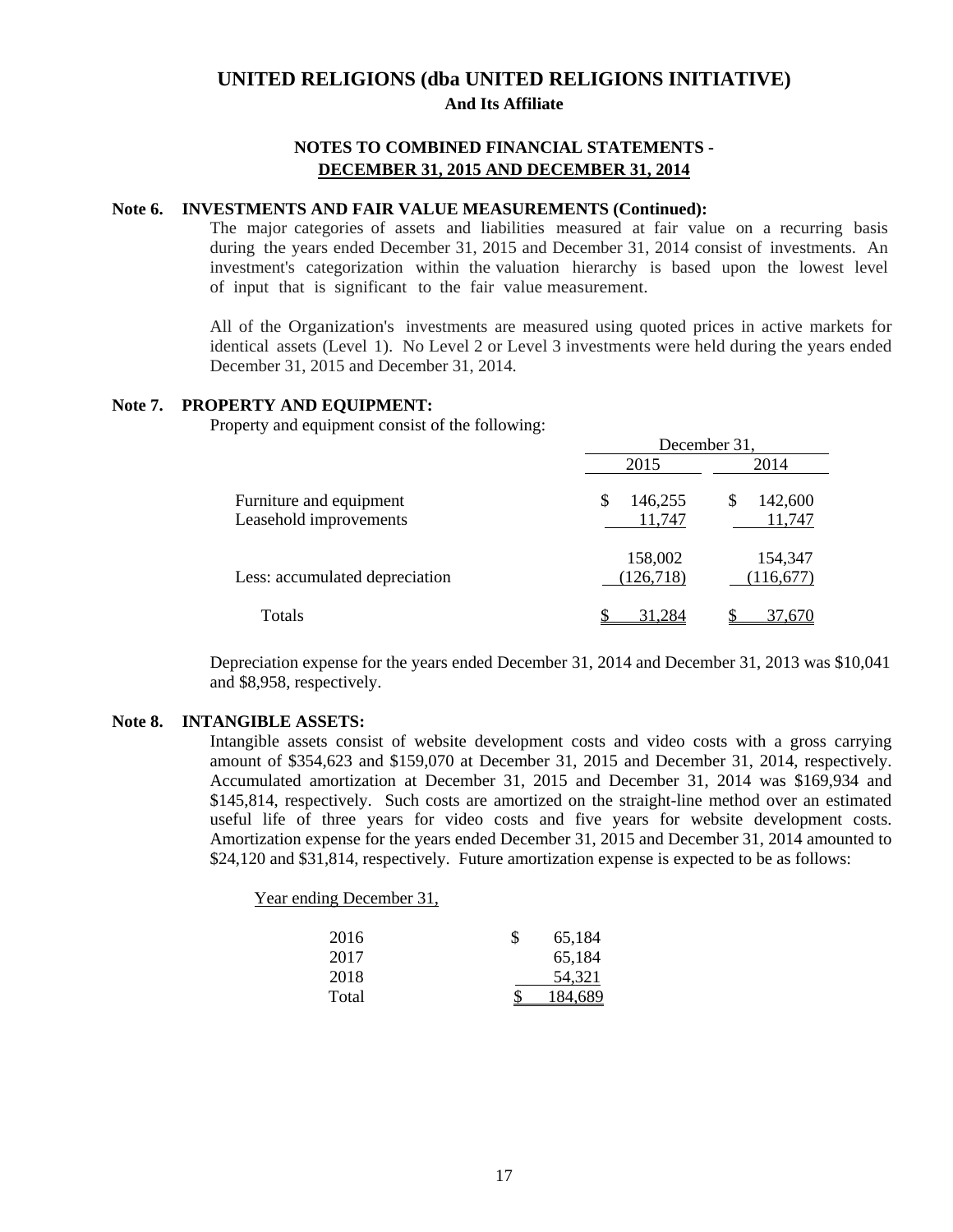# **NOTES TO COMBINED FINANCIAL STATEMENTS - DECEMBER 31, 2015 AND DECEMBER 31, 2014**

### **Note 9. TEMPORARILY RESTRICTED NET ASSETS:**

Temporarily restricted net assets consist of the following:

|                                 | December 31,    |                  |  |  |  |  |
|---------------------------------|-----------------|------------------|--|--|--|--|
|                                 | 2015            | 2014             |  |  |  |  |
| Time-restricted:                |                 |                  |  |  |  |  |
| <b>Bowes Award</b>              | \$<br>1,949,845 | \$.<br>2,924,445 |  |  |  |  |
| Lurie Award                     | 376,379         |                  |  |  |  |  |
| Jamieson Award                  | 3,293           |                  |  |  |  |  |
| <b>Strategic Reserves</b>       | 865,766         |                  |  |  |  |  |
| <b>Marcus Challenge Grant</b>   | 501,500         |                  |  |  |  |  |
| President's Council             | 243,886         | 230,994          |  |  |  |  |
| Bowes Award (endowment income)  | 172,667         | 185,142          |  |  |  |  |
| Ambassador Fund                 | 73,252          | 73,252           |  |  |  |  |
| Infrastructure                  | 22,000          | 45,000           |  |  |  |  |
| Peggy Olsen Fund                | 22,225          | 22,225           |  |  |  |  |
| URI – North America             |                 | 11,000           |  |  |  |  |
| <b>Travelling Peace Academy</b> | 10,000          | 10,000           |  |  |  |  |
| Website                         | 10,000          | 10,000           |  |  |  |  |
| <b>Hospitality Fund</b>         | 1,000           |                  |  |  |  |  |
| Miscellaneous                   | 114             | 114              |  |  |  |  |
| Totals                          | 4.251.927       | 3,512,172        |  |  |  |  |

Temporarily restricted net assets released consist of the following:

|                                 | December 31,    |                 |  |  |  |
|---------------------------------|-----------------|-----------------|--|--|--|
|                                 | 2015            | 2014            |  |  |  |
| Time-restricted:<br>Bowes Award | \$<br>1,000,000 | 1,026,500<br>S. |  |  |  |
| Lurie Award                     | 100,000         |                 |  |  |  |
| Jamieson Award                  | 1,500           |                 |  |  |  |
| <b>Marcus Challenge Grant</b>   | 495,000         |                 |  |  |  |
| President's Council             | 187,109         | 135,000         |  |  |  |
| Infrastructure                  | 70,000          |                 |  |  |  |
| <b>Environmental Conference</b> | 51,930          |                 |  |  |  |
| <b>URI - North America</b>      | 16,000          |                 |  |  |  |
| <b>Young Leaders</b>            |                 | 57,212          |  |  |  |
| Circle of Light event           |                 | 7,215           |  |  |  |
| Peggy Olsen Fund                |                 | 550             |  |  |  |
| Totals                          | .921.5          | .226,477        |  |  |  |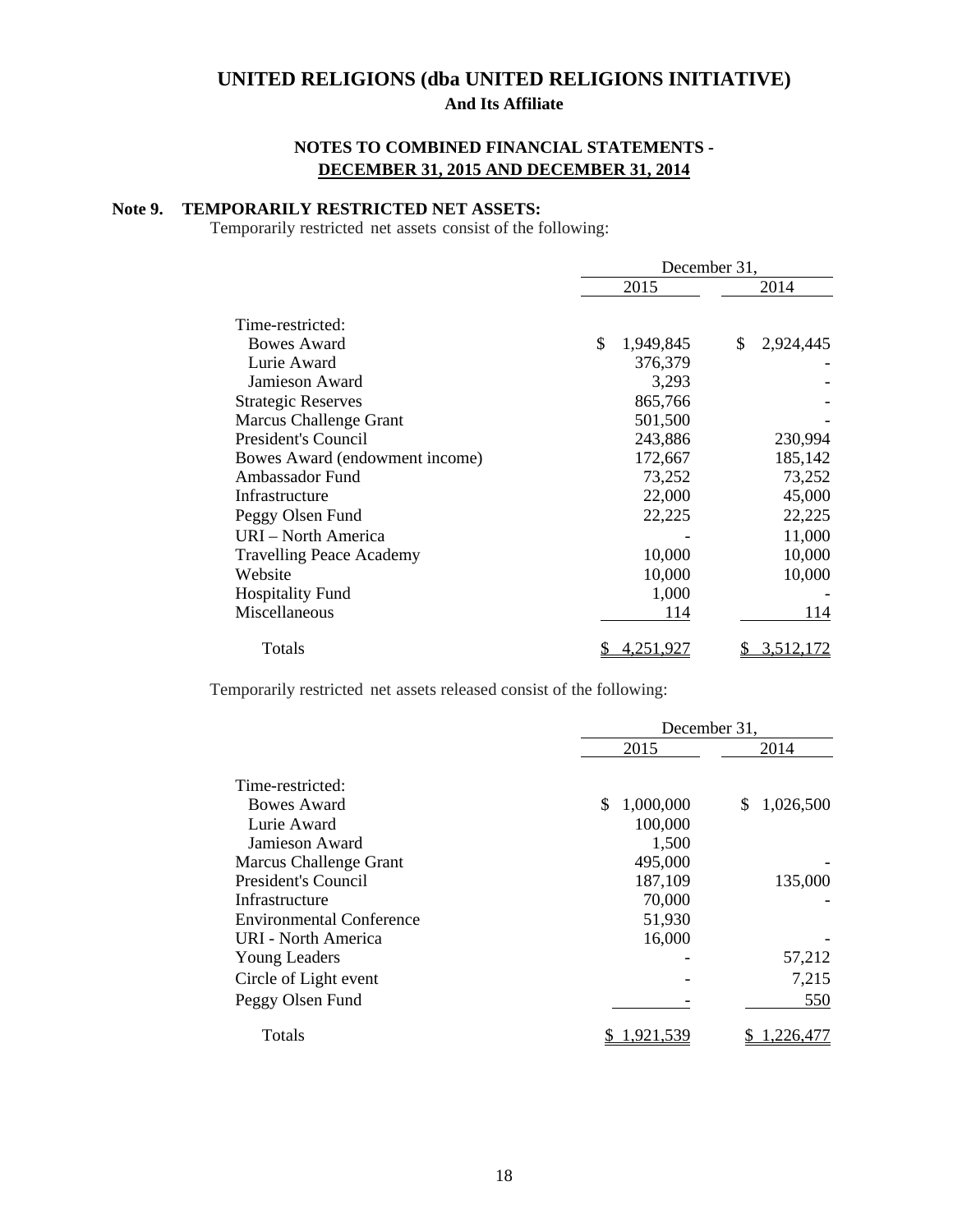### **NOTES TO COMBINED FINANCIAL STATEMENTS - DECEMBER 31, 2015 AND DECEMBER 31, 2014**

#### **Note 10. ENDOWMENT FUND:**

The Organization has one donor restricted endowment fund in the amount of \$250,000, where the income is restricted for providing cash awards to Cooperation Circles (the "Bowes Award"). This fund is classified as permanently restricted.

*Interpretation of relevant law* - The Organization has interpreted the State Prudent Management of Institutional Funds Act (SPMIFA) as requiring the preservation of the fair value of the original gift as of the gift date of the donor-restricted endowment funds absent explicit donor stipulations to the contrary. As a result of this interpretation, the Organization classifies as permanently restricted net assets (a) the original value of the gifts donated to the permanent endowment, (b) the original value of subsequent gifts to the permanent endowment, and (c) accumulations to the permanent endowment made in accordance with the direction of the applicable donor gift instrument at the time the accumulation is added to the fund. The remaining portion of the donor-restricted endowment fund that is not classified in permanently restricted net assets is classified as temporarily restricted net assets until those amounts are appropriated for expenditure by the Organization in a manner consistent with the standard of prudence prescribed by SPMIFA.

In accordance with SPMIFA, the Organization considers the following factors in making a determination to appropriate or accumulate donor-restricted endowment funds: (1) the duration and preservation of the fund, (2) the purposes of the Organization and the donor-restricted endowment fund, (3) general economic conditions, (4) the possible effect of inflation and deflation, (5) the expected total return from income and the appreciation of investments, (6) other resources of the Organization, (7) the investment policies of the Organization.

From time to time, the fair value of assets associated with individual donor restricted endowment fund may fall below the level that the donor or SPMIFA requires the Organization to retain as a fund of perpetual duration. In accordance with generally accepted accounting principles, deficiencies of this nature are reported in unrestricted net assets. There were no deficiencies at December 31, 2015 and December 31, 2014.

Investment Return Objectives and Risk Parameters – The investment objective for funds of the Organization allocated to "endowment" by the Global Council is to achieve the highest return for the risk deemed appropriate by the Investment Committee. In assessing risk, the Investment Committee should assume that the Organization's investment horizon stretches into perpetuity and its need for liquidity is limited.

Except in those circumstances in which doing so would cause the endowment to incur outsized risk, the Investment Committee shall, at a minimum, strive to achieve returns that maintain the Endowment's purchasing power after disbursements. Specifically, the Endowment's annual return should match or exceed the inflation rate associated with non-profit organizations plus the rate of endowment spending.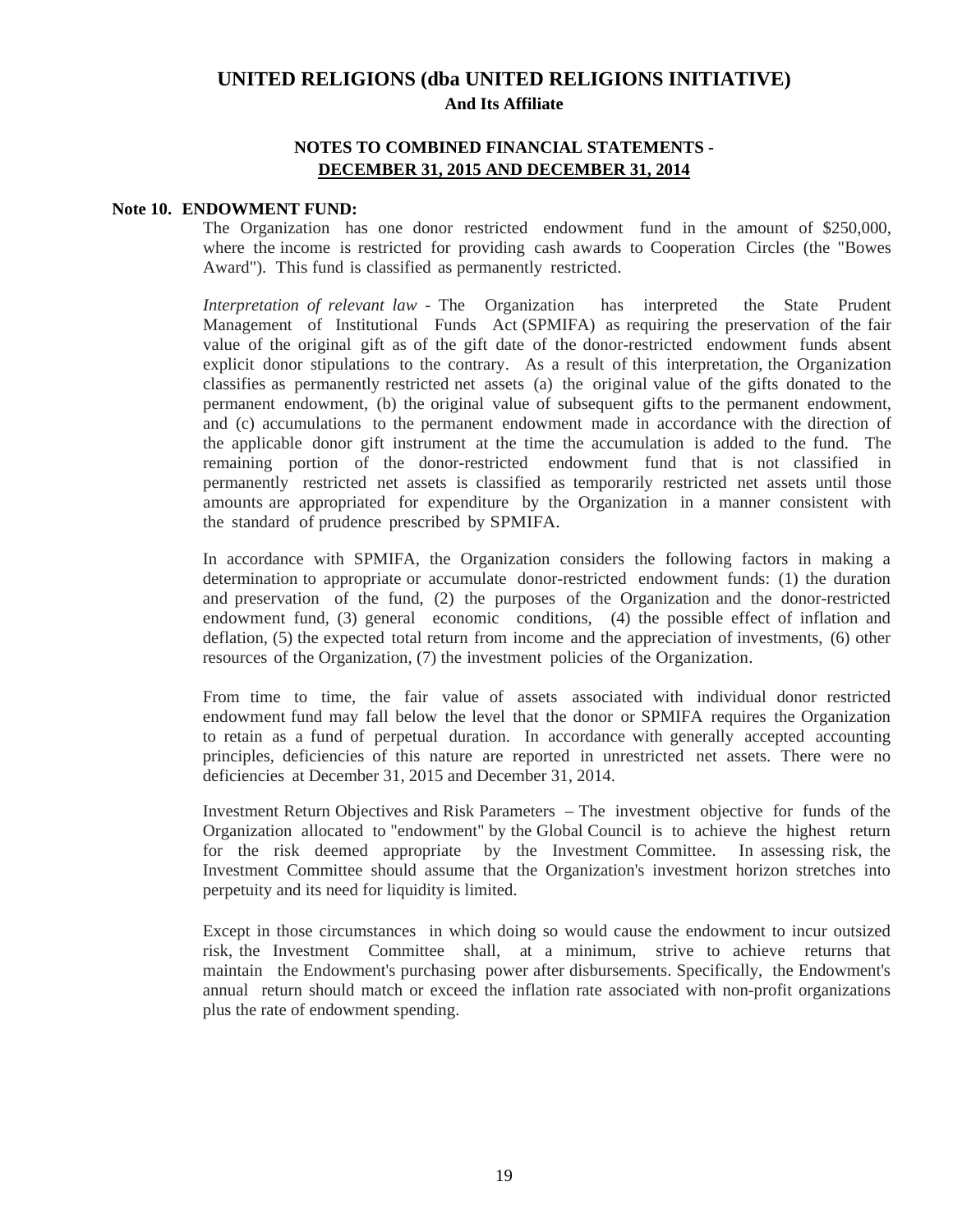### **NOTES TO COMBINED FINANCIAL STATEMENTS - DECEMBER 31, 2015 AND DECEMBER 31, 2014**

#### **Note 10. ENDOWMENT FUND (continued):**

Strategies employed for achieving objectives – To satisfy its long-term rate-of-return objectives, the Organization relies on a total return strategy in which investment returns are achieved through both capital appreciation (realized and unrealized) and current yield (interest and dividends). The Organization targets a diversified asset allocation that places a greater emphasis on equity-based investments to achieve its long-term return objectives within prudent risk constraints.

*Spending policy and how the investment objectives relate to spending policy* – The Organization's investment policy provides for a conservative stream of income to preserve the value of the corpus in perpetuity. In addition, the Organization has elected not to spend net assets if doing so would cause the balance to drop below \$250,000.

Changes in endowment net assets are as follows:

|                                         | Temporarily<br>Restricted | Permanently<br>Restricted | Total        |  |  |
|-----------------------------------------|---------------------------|---------------------------|--------------|--|--|
| Endowment net assets, January 1, 2014   | 149,687<br>S              | 250,000<br>\$             | 399,687<br>S |  |  |
| Contributions                           |                           |                           |              |  |  |
| Interest and dividends                  | 18,296                    |                           | 18,296       |  |  |
| Net gains (realized and unrealized)     | 17,159                    |                           | 17,159       |  |  |
| Endowment net assets, December 31, 2014 | 185,142                   | 250,000                   | 435,142      |  |  |
| Contributions                           |                           |                           |              |  |  |
| Interest and dividends                  | 22,143                    |                           | 22,143       |  |  |
| Net gains (realized and unrealized)     | (34, 618)                 |                           | (34, 618)    |  |  |
| Endowment net assets, December 31, 2015 | 72,667                    | 250,000                   | 422.667      |  |  |

#### **Note 11. FUNDRAISING EVENT:**

The following is a summary of revenues and expenses related to the 2015 and 2014 Circle of Light events:

|                                                                      | December 31, |                   |      |                    |  |  |  |
|----------------------------------------------------------------------|--------------|-------------------|------|--------------------|--|--|--|
| Revenues and contributions:<br>Donations<br>Sponsorships and revenue |              | 2015              | 2014 |                    |  |  |  |
|                                                                      | \$           | 120,216<br>80,450 | S    | 123,781<br>125,700 |  |  |  |
| Total revenues and contributions                                     |              | 200,666           |      | 249,481            |  |  |  |
| <b>Expenses</b>                                                      |              | 83,213            |      | 58,413             |  |  |  |
| Net income from fundraising event                                    |              | 117,453           |      | 191,068            |  |  |  |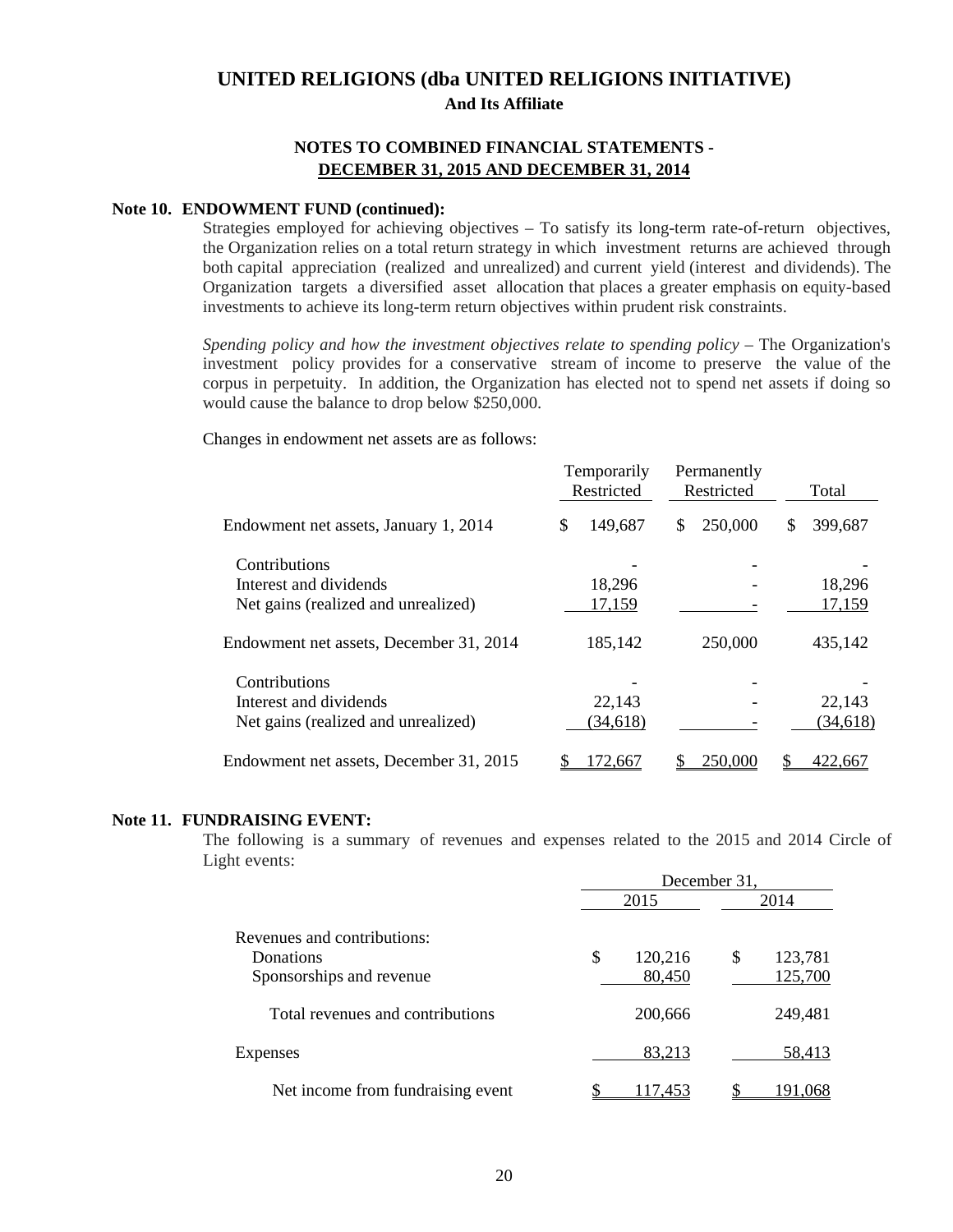### **NOTES TO COMBINED FINANCIAL STATEMENTS - DECEMBER 31, 2015 AND DECEMBER 31, 2014**

#### **Note 12. RETIREMENT PLAN:**

*Multiemployer plan* - The Organization is a participant in The Church Pension Fund Clergy Pension Plan (the "Plan"), a multiemployer defined benefit plan. The only employee in the plan is the Executive Director.

The Organization's contribution to the Plan for the years ended December 31, 2015 and December 31, 2014 amounted to \$32,657 and \$30,600, respectively. The Organization's contributions to the Plan do not represent more than 5% of the total contributions received by the Plan. The assessments for the years ended March 31, 2015 and March 31, 2014 (the Plan year) were 9% of the participant's compensation. Selected information regarding the Plan are as follows:

|                                                      | March 31, |             |  |             |  |  |
|------------------------------------------------------|-----------|-------------|--|-------------|--|--|
|                                                      |           | 2015        |  | 2014        |  |  |
|                                                      |           |             |  |             |  |  |
| Net assets available for benefits                    |           | 145,168,194 |  | 145,168,194 |  |  |
| Actuarial present value of accumulated plan benefits |           | 200,406,000 |  | 200,406,000 |  |  |
| Indicated level of funding                           |           | 75%<br>75%  |  |             |  |  |

The Plan is not required to file Form 5500; therefore, certain information is not required to be made available publicly. If the Organization withdraws its participation in the Plan, the Organization is not subject to withdrawal liability under the current terms of the plan. To the extent that the Plan is underfunded, the Organization's future contributions to the Plan may increase to cover retirement benefits of employees of other organizations participating in the Plan.

*Other plans -* In 2012, the Organization established the United Religions Initiative Defined Contribution Plan. The Organization may contribute to the plan at their sole discretion. Eligible employees may participate in the plan upon reaching age 18 and upon being credited with one year of service.

In 2012, the Organization also adopted the United Religions Initiative 403(b) Plan. Eligible employees are able to participate in the Plan on their first day of employment. The employer matches 5% of salary semi-monthly for each employee after 1 year of employment, and if an employee contributes at least of 4% of salary the employer will match an additiona1 4%.

Total contribution expense for the years ended December 31, 2015 and December 31, 2014 amounted to \$55,786 and \$63,871, respectively.

#### **Note 13. LINE OF CREDIT:**

The Organization entered into a loan agreement for a \$150,000 secured line of credit. The loan is secured by inventory, chattel paper, equipment, and general intangibles. The loan agreement provides for a variable interest rate equal to 1% over the bank's prime rate. This line of credit was not utilized during the years ended December 31, 2015 and December 31, 2014.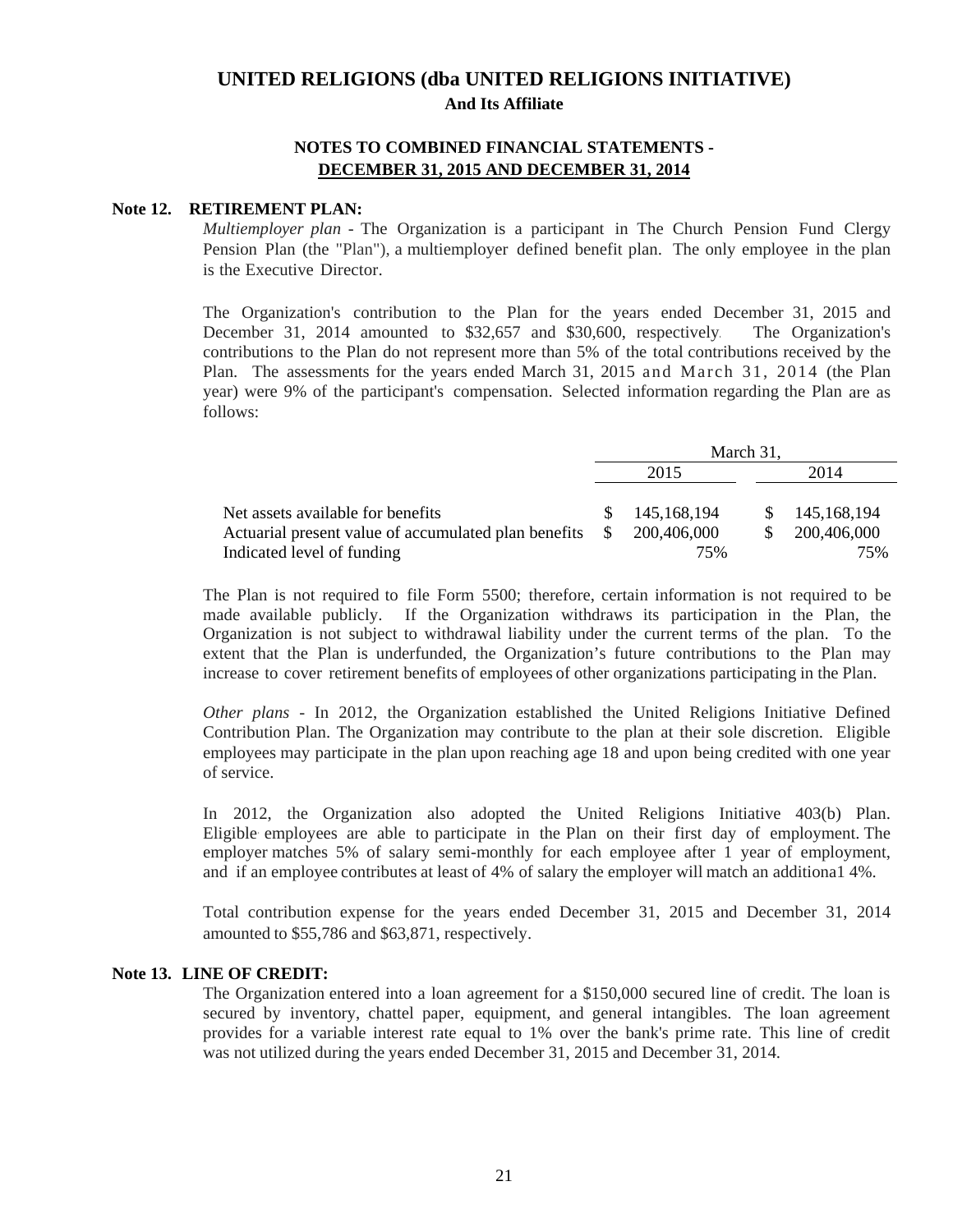### **NOTES TO COMBINED FINANCIAL STATEMENTS - DECEMBER 31, 2015 AND DECEMBER 31, 2014**

#### **Note 14. COMMITMENTS AND CONTINGENCIES:**

#### Commitments:

The Organization leases office space in San Francisco under a lease which expires in April 2022. Monthly payments under the lease start at \$14,187 and increase 3.0% at the end of each lease year. The Organization has the ability to exercise a one- time early termination option in April 2020. Total rent expense (including building operating expenses) for the years ended December 31, 2015 and December 31, 2014 amounted to \$170,122 and \$164,712, respectively.

The Organization leases a copier under an operating lease expiring on March 31, 2020. Monthly payments under the lease are \$668 per month.

Minimum annual payments required under the leases are as follows:

| Year Ending December 31, |               |
|--------------------------|---------------|
| 2016                     | \$<br>181,669 |
| 2017                     | 186,878       |
| 2018                     | 192,244       |
| 2019                     | 197,771       |
| 2020                     | 198,120       |
| Thereafter               | 269,073       |
|                          | .225.755      |

Contingencies:

The Organization is involved from time to time in routine claims related to its operations. Management is of the opinion that such matters would not result in any contingencies that are material to its financial position and would be covered by third parties.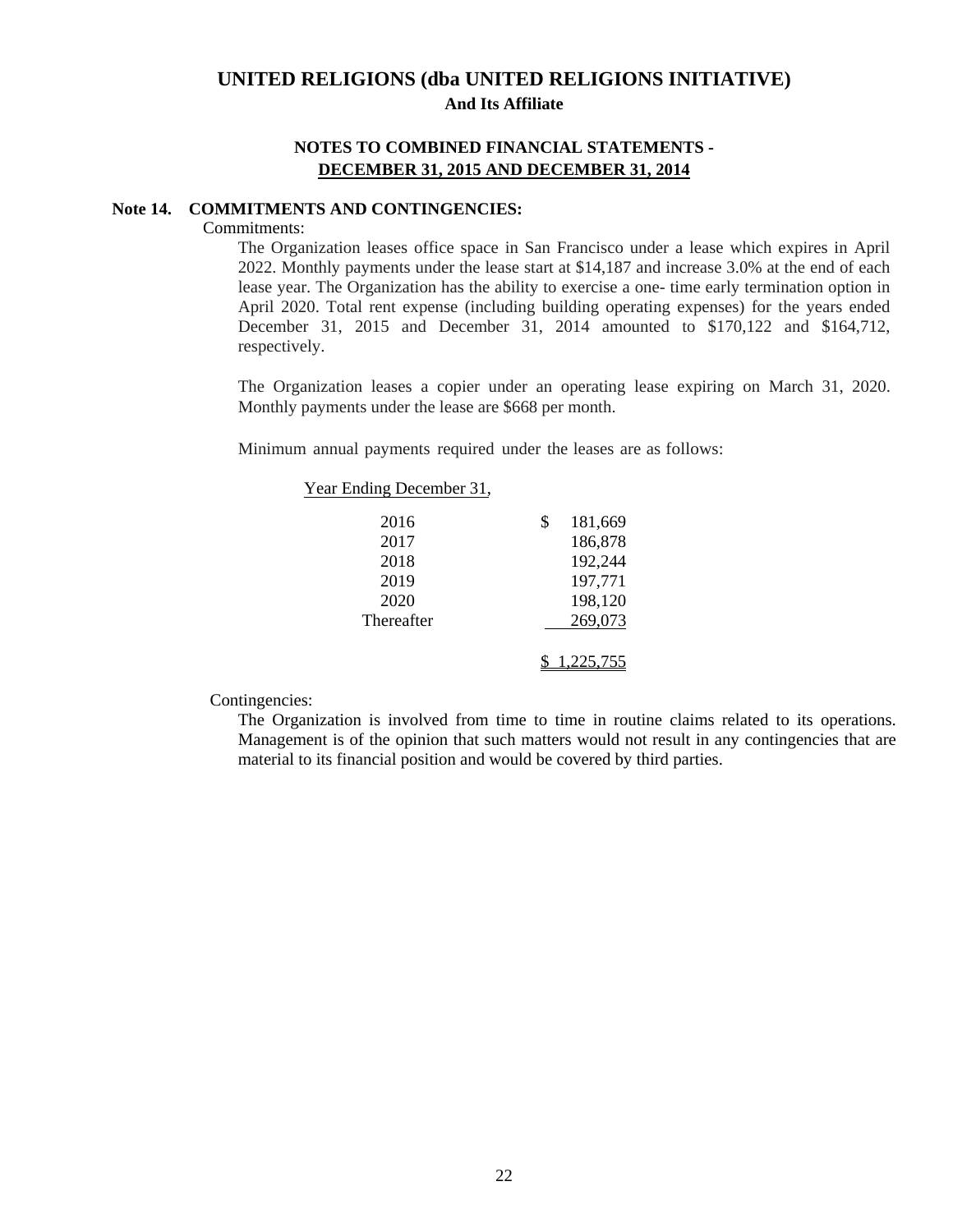# **SUPPLEMENTARY INFORMATION**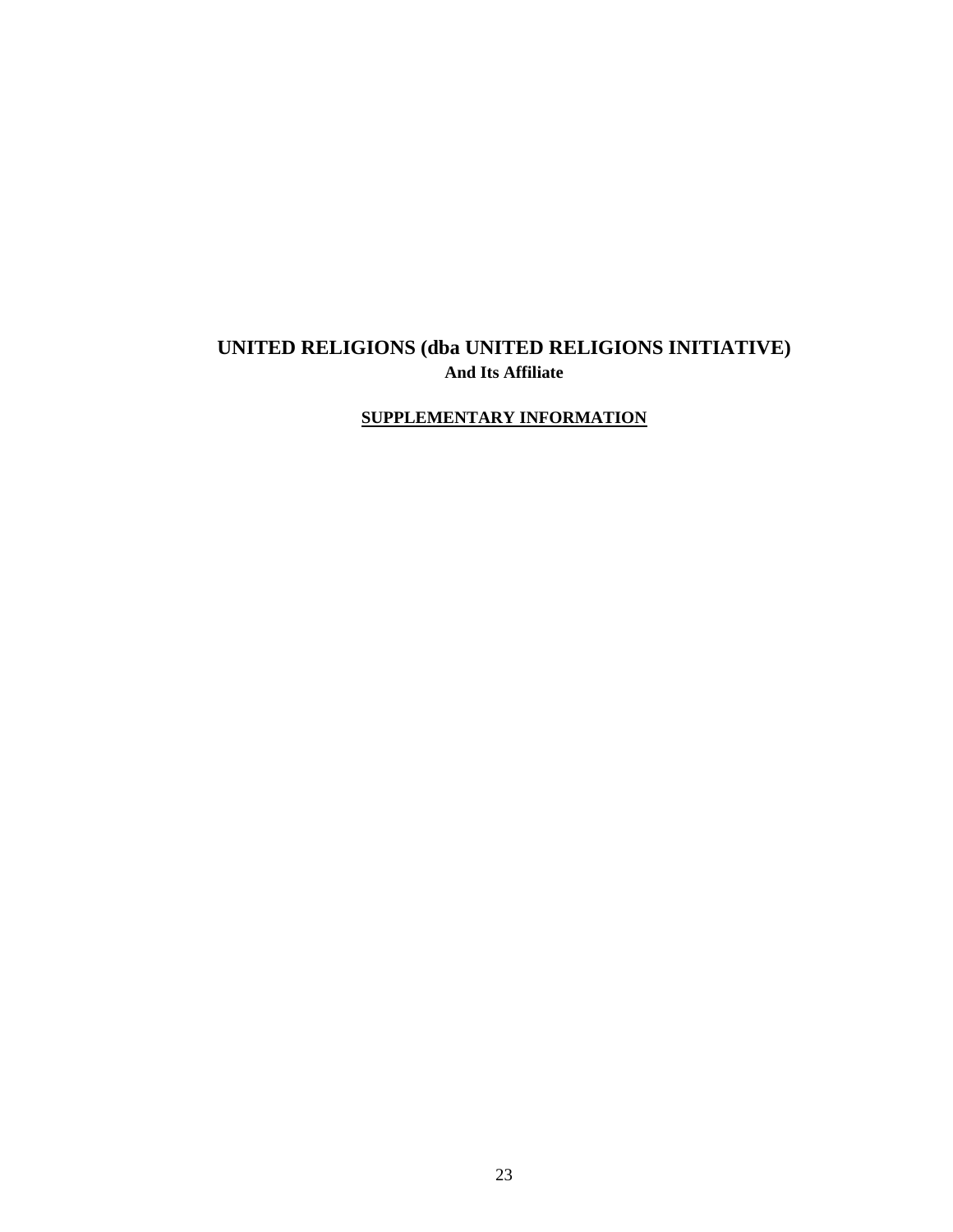# **COMBINING STATEMENT OF FINANCIAL POSITION**

# **DECEMBER 31, 2015**

| Religions<br>United<br>Religions<br>Initiative<br>Initiative<br>Foundation<br>Eliminations<br>Total<br><b>ASSETS</b><br><b>ASSETS:</b><br>Cash and cash equivalents<br>1,868,772<br>\$<br>\$<br>1,868,772<br>\$<br>\$<br>Current portion of pledges receivable<br>1,119,168<br>1,119,168<br>Other receivables<br>10,822<br>10,822<br>39,170<br>Prepaid expenses and other assets<br>39,170<br>TOTAL CURRENT ASSETS<br>3,037,932<br>3,037,932<br><b>LONG-TERM ASSETS:</b><br>Due to/from Foundation<br>1,850,000<br>(1,850,000)<br>2,524,362<br>Investments restricted for long-term purposes<br>2,524,362<br>Pledges receivable<br>1,225,913<br>1,225,913<br>Equipment and improvements - net<br>31,284<br>31,284<br>Intangible assets - net<br>184,689<br>184,689<br>Interest in net assets of the Foundation<br>674,362<br>(674, 362)<br>Deposits<br>17,094<br>17,094<br><b>TOTAL ASSETS</b><br>7,021,274<br>674,362<br>\$<br>(674, 362)<br>7,021,274<br>\$<br>\$<br>\$<br><b>LIABILITIES AND NET ASSETS</b><br><b>CURRENT LIABILITIES:</b><br>\$<br>Accounts payable and accrued expenses<br>\$<br>\$<br>34,711<br>34,711<br>\$<br>Accrued vacation<br>76,358<br>76,358<br>Pledges payable<br>Deferred revenue<br>5,000<br>5,000<br><b>TOTAL CURRENT LIABILITIES</b><br>116,069<br>116,069<br><b>NET ASSETS:</b><br>Unrestricted<br>(138, 613)<br>(111, 387)<br>2,653,278<br>2,403,278<br>Temporarily restricted<br>4,251,927<br>562,975<br>(562, 975)<br>4,251,927<br>Permanently restricted<br>250,000<br>250,000<br>TOTAL NET ASSETS<br>6,905,205<br>674,362<br>(674, 362)<br>6,905,205<br>TOTAL LIABILITIES AND NET ASSETS<br>7,021,274<br>674,362<br>\$<br>(674, 362)<br>\$<br>\$<br>7,021,274<br>\$ | United |  |  |  |  |  |  |
|--------------------------------------------------------------------------------------------------------------------------------------------------------------------------------------------------------------------------------------------------------------------------------------------------------------------------------------------------------------------------------------------------------------------------------------------------------------------------------------------------------------------------------------------------------------------------------------------------------------------------------------------------------------------------------------------------------------------------------------------------------------------------------------------------------------------------------------------------------------------------------------------------------------------------------------------------------------------------------------------------------------------------------------------------------------------------------------------------------------------------------------------------------------------------------------------------------------------------------------------------------------------------------------------------------------------------------------------------------------------------------------------------------------------------------------------------------------------------------------------------------------------------------------------------------------------------------------------------------------------------------------------------------------------------------------------------------------|--------|--|--|--|--|--|--|
|                                                                                                                                                                                                                                                                                                                                                                                                                                                                                                                                                                                                                                                                                                                                                                                                                                                                                                                                                                                                                                                                                                                                                                                                                                                                                                                                                                                                                                                                                                                                                                                                                                                                                                              |        |  |  |  |  |  |  |
|                                                                                                                                                                                                                                                                                                                                                                                                                                                                                                                                                                                                                                                                                                                                                                                                                                                                                                                                                                                                                                                                                                                                                                                                                                                                                                                                                                                                                                                                                                                                                                                                                                                                                                              |        |  |  |  |  |  |  |
|                                                                                                                                                                                                                                                                                                                                                                                                                                                                                                                                                                                                                                                                                                                                                                                                                                                                                                                                                                                                                                                                                                                                                                                                                                                                                                                                                                                                                                                                                                                                                                                                                                                                                                              |        |  |  |  |  |  |  |
|                                                                                                                                                                                                                                                                                                                                                                                                                                                                                                                                                                                                                                                                                                                                                                                                                                                                                                                                                                                                                                                                                                                                                                                                                                                                                                                                                                                                                                                                                                                                                                                                                                                                                                              |        |  |  |  |  |  |  |
|                                                                                                                                                                                                                                                                                                                                                                                                                                                                                                                                                                                                                                                                                                                                                                                                                                                                                                                                                                                                                                                                                                                                                                                                                                                                                                                                                                                                                                                                                                                                                                                                                                                                                                              |        |  |  |  |  |  |  |
|                                                                                                                                                                                                                                                                                                                                                                                                                                                                                                                                                                                                                                                                                                                                                                                                                                                                                                                                                                                                                                                                                                                                                                                                                                                                                                                                                                                                                                                                                                                                                                                                                                                                                                              |        |  |  |  |  |  |  |
|                                                                                                                                                                                                                                                                                                                                                                                                                                                                                                                                                                                                                                                                                                                                                                                                                                                                                                                                                                                                                                                                                                                                                                                                                                                                                                                                                                                                                                                                                                                                                                                                                                                                                                              |        |  |  |  |  |  |  |
|                                                                                                                                                                                                                                                                                                                                                                                                                                                                                                                                                                                                                                                                                                                                                                                                                                                                                                                                                                                                                                                                                                                                                                                                                                                                                                                                                                                                                                                                                                                                                                                                                                                                                                              |        |  |  |  |  |  |  |
|                                                                                                                                                                                                                                                                                                                                                                                                                                                                                                                                                                                                                                                                                                                                                                                                                                                                                                                                                                                                                                                                                                                                                                                                                                                                                                                                                                                                                                                                                                                                                                                                                                                                                                              |        |  |  |  |  |  |  |
|                                                                                                                                                                                                                                                                                                                                                                                                                                                                                                                                                                                                                                                                                                                                                                                                                                                                                                                                                                                                                                                                                                                                                                                                                                                                                                                                                                                                                                                                                                                                                                                                                                                                                                              |        |  |  |  |  |  |  |
|                                                                                                                                                                                                                                                                                                                                                                                                                                                                                                                                                                                                                                                                                                                                                                                                                                                                                                                                                                                                                                                                                                                                                                                                                                                                                                                                                                                                                                                                                                                                                                                                                                                                                                              |        |  |  |  |  |  |  |
|                                                                                                                                                                                                                                                                                                                                                                                                                                                                                                                                                                                                                                                                                                                                                                                                                                                                                                                                                                                                                                                                                                                                                                                                                                                                                                                                                                                                                                                                                                                                                                                                                                                                                                              |        |  |  |  |  |  |  |
|                                                                                                                                                                                                                                                                                                                                                                                                                                                                                                                                                                                                                                                                                                                                                                                                                                                                                                                                                                                                                                                                                                                                                                                                                                                                                                                                                                                                                                                                                                                                                                                                                                                                                                              |        |  |  |  |  |  |  |
|                                                                                                                                                                                                                                                                                                                                                                                                                                                                                                                                                                                                                                                                                                                                                                                                                                                                                                                                                                                                                                                                                                                                                                                                                                                                                                                                                                                                                                                                                                                                                                                                                                                                                                              |        |  |  |  |  |  |  |
|                                                                                                                                                                                                                                                                                                                                                                                                                                                                                                                                                                                                                                                                                                                                                                                                                                                                                                                                                                                                                                                                                                                                                                                                                                                                                                                                                                                                                                                                                                                                                                                                                                                                                                              |        |  |  |  |  |  |  |
|                                                                                                                                                                                                                                                                                                                                                                                                                                                                                                                                                                                                                                                                                                                                                                                                                                                                                                                                                                                                                                                                                                                                                                                                                                                                                                                                                                                                                                                                                                                                                                                                                                                                                                              |        |  |  |  |  |  |  |
|                                                                                                                                                                                                                                                                                                                                                                                                                                                                                                                                                                                                                                                                                                                                                                                                                                                                                                                                                                                                                                                                                                                                                                                                                                                                                                                                                                                                                                                                                                                                                                                                                                                                                                              |        |  |  |  |  |  |  |
|                                                                                                                                                                                                                                                                                                                                                                                                                                                                                                                                                                                                                                                                                                                                                                                                                                                                                                                                                                                                                                                                                                                                                                                                                                                                                                                                                                                                                                                                                                                                                                                                                                                                                                              |        |  |  |  |  |  |  |
|                                                                                                                                                                                                                                                                                                                                                                                                                                                                                                                                                                                                                                                                                                                                                                                                                                                                                                                                                                                                                                                                                                                                                                                                                                                                                                                                                                                                                                                                                                                                                                                                                                                                                                              |        |  |  |  |  |  |  |
|                                                                                                                                                                                                                                                                                                                                                                                                                                                                                                                                                                                                                                                                                                                                                                                                                                                                                                                                                                                                                                                                                                                                                                                                                                                                                                                                                                                                                                                                                                                                                                                                                                                                                                              |        |  |  |  |  |  |  |
|                                                                                                                                                                                                                                                                                                                                                                                                                                                                                                                                                                                                                                                                                                                                                                                                                                                                                                                                                                                                                                                                                                                                                                                                                                                                                                                                                                                                                                                                                                                                                                                                                                                                                                              |        |  |  |  |  |  |  |
|                                                                                                                                                                                                                                                                                                                                                                                                                                                                                                                                                                                                                                                                                                                                                                                                                                                                                                                                                                                                                                                                                                                                                                                                                                                                                                                                                                                                                                                                                                                                                                                                                                                                                                              |        |  |  |  |  |  |  |
|                                                                                                                                                                                                                                                                                                                                                                                                                                                                                                                                                                                                                                                                                                                                                                                                                                                                                                                                                                                                                                                                                                                                                                                                                                                                                                                                                                                                                                                                                                                                                                                                                                                                                                              |        |  |  |  |  |  |  |
|                                                                                                                                                                                                                                                                                                                                                                                                                                                                                                                                                                                                                                                                                                                                                                                                                                                                                                                                                                                                                                                                                                                                                                                                                                                                                                                                                                                                                                                                                                                                                                                                                                                                                                              |        |  |  |  |  |  |  |
|                                                                                                                                                                                                                                                                                                                                                                                                                                                                                                                                                                                                                                                                                                                                                                                                                                                                                                                                                                                                                                                                                                                                                                                                                                                                                                                                                                                                                                                                                                                                                                                                                                                                                                              |        |  |  |  |  |  |  |
|                                                                                                                                                                                                                                                                                                                                                                                                                                                                                                                                                                                                                                                                                                                                                                                                                                                                                                                                                                                                                                                                                                                                                                                                                                                                                                                                                                                                                                                                                                                                                                                                                                                                                                              |        |  |  |  |  |  |  |
|                                                                                                                                                                                                                                                                                                                                                                                                                                                                                                                                                                                                                                                                                                                                                                                                                                                                                                                                                                                                                                                                                                                                                                                                                                                                                                                                                                                                                                                                                                                                                                                                                                                                                                              |        |  |  |  |  |  |  |
|                                                                                                                                                                                                                                                                                                                                                                                                                                                                                                                                                                                                                                                                                                                                                                                                                                                                                                                                                                                                                                                                                                                                                                                                                                                                                                                                                                                                                                                                                                                                                                                                                                                                                                              |        |  |  |  |  |  |  |
|                                                                                                                                                                                                                                                                                                                                                                                                                                                                                                                                                                                                                                                                                                                                                                                                                                                                                                                                                                                                                                                                                                                                                                                                                                                                                                                                                                                                                                                                                                                                                                                                                                                                                                              |        |  |  |  |  |  |  |
|                                                                                                                                                                                                                                                                                                                                                                                                                                                                                                                                                                                                                                                                                                                                                                                                                                                                                                                                                                                                                                                                                                                                                                                                                                                                                                                                                                                                                                                                                                                                                                                                                                                                                                              |        |  |  |  |  |  |  |
|                                                                                                                                                                                                                                                                                                                                                                                                                                                                                                                                                                                                                                                                                                                                                                                                                                                                                                                                                                                                                                                                                                                                                                                                                                                                                                                                                                                                                                                                                                                                                                                                                                                                                                              |        |  |  |  |  |  |  |
|                                                                                                                                                                                                                                                                                                                                                                                                                                                                                                                                                                                                                                                                                                                                                                                                                                                                                                                                                                                                                                                                                                                                                                                                                                                                                                                                                                                                                                                                                                                                                                                                                                                                                                              |        |  |  |  |  |  |  |
|                                                                                                                                                                                                                                                                                                                                                                                                                                                                                                                                                                                                                                                                                                                                                                                                                                                                                                                                                                                                                                                                                                                                                                                                                                                                                                                                                                                                                                                                                                                                                                                                                                                                                                              |        |  |  |  |  |  |  |
|                                                                                                                                                                                                                                                                                                                                                                                                                                                                                                                                                                                                                                                                                                                                                                                                                                                                                                                                                                                                                                                                                                                                                                                                                                                                                                                                                                                                                                                                                                                                                                                                                                                                                                              |        |  |  |  |  |  |  |